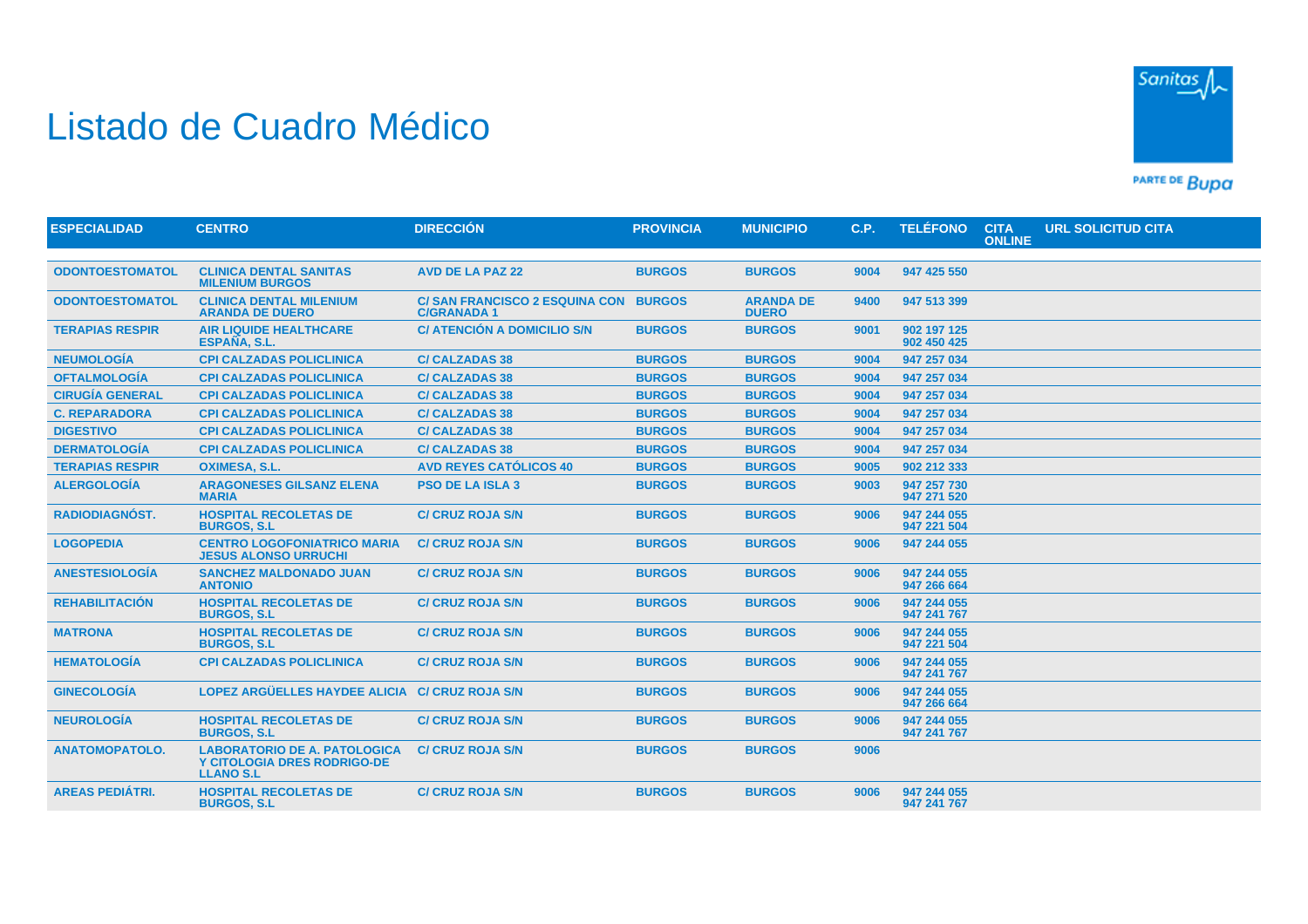| <b>ANATOMOPATOLO.</b>  | <b>LABORATORIO DE A. PATOLOGICA</b><br><b>Y CITOLOGIA DRES RODRIGO-DE</b><br><b>LLANO S.L</b> | <b>C/ CRUZ ROJA S/N</b>                                           | <b>BURGOS</b> | <b>BURGOS</b>                    | 9006 | 947 244 055                |     |                                      |
|------------------------|-----------------------------------------------------------------------------------------------|-------------------------------------------------------------------|---------------|----------------------------------|------|----------------------------|-----|--------------------------------------|
| <b>TRAUMATOLOGIA</b>   | <b>CPI CALZADAS POLICLINICA</b>                                                               | <b>C/ CRUZ ROJA S/N</b>                                           | <b>BURGOS</b> | <b>BURGOS</b>                    | 9006 |                            |     |                                      |
| <b>MATRONA</b>         | <b>CENTRO MATERNO CARMEN</b><br><b>DUEÑAS</b>                                                 | <b>C/ REYES CATOLICOS 40</b>                                      | <b>BURGOS</b> | <b>BURGOS</b>                    | 9005 | 619 418 373<br>615 601 160 |     |                                      |
| <b>ALERGOLOGÍA</b>     | <b>ARAGONESES GILSANZ ELENA</b><br><b>MARIA</b>                                               | <b>C/ ANTONIO Y MANUEL CEBAS 1</b>                                | <b>BURGOS</b> | <b>ARANDA DE</b><br><b>DUERO</b> | 9400 | 947 048 300                |     |                                      |
| <b>TRAUMATOLOGÍA</b>   | <b>CENTRO POLICLINICO ARANDA</b>                                                              | <b>C/ ANTONIO Y MANUEL CEBAS 1</b>                                | <b>BURGOS</b> | <b>ARANDA DE</b><br><b>DUERO</b> | 9400 | 947 048 300<br>928 063 625 |     |                                      |
| <b>DERMATOLOGIA</b>    | <b>CLINICA DUERO</b>                                                                          | <b>C/ CERVANTES 4 BAJO</b>                                        | <b>BURGOS</b> | <b>ARANDA DE</b><br><b>DUERO</b> | 9400 | 947 511 768                | -SI | Pulsa aquí para pedir tu cita online |
| <b>MED. FAMILIAR</b>   | <b>CLINICA DUERO</b>                                                                          | <b>C/ CERVANTES 4 BAJO</b>                                        | <b>BURGOS</b> | <b>ARANDA DE</b><br><b>DUERO</b> | 9400 | 947 511 768<br>663 062 762 |     |                                      |
| <b>PODOLOGIA</b>       | <b>MUNOZ ALVAREZ JOSE LUIS</b>                                                                | <b>C/POSTAS 14</b>                                                | <b>BURGOS</b> | <b>ARANDA DE</b><br><b>DUERO</b> | 9400 | 947 501 267                |     |                                      |
| <b>ANESTESIOLOGÍA</b>  | <b>GARCIA CARRASCO JUAN</b>                                                                   | <b>C/ PASEO DE LA ISLA SN HOSPITAL</b><br><b>SAN JUAN DE DIOS</b> | <b>BURGOS</b> | <b>BURGOS</b>                    | 9001 | 947 257 730                |     |                                      |
| <b>LOGOFONIATRÍA</b>   | <b>FERNANDEZ MARTINEZ NATALIA</b>                                                             | <b>AVD CANTABRIA 31</b>                                           | <b>BURGOS</b> | <b>BURGOS</b>                    | 9006 | 644 272 274                |     |                                      |
| <b>CARDIOLOGIA</b>     | <b>PEREZ OJEDA GERMAN</b>                                                                     | <b>C/SAGRADA FAMILIA 6A</b>                                       | <b>BURGOS</b> | <b>BURGOS</b>                    | 9006 | 947 216 027                |     |                                      |
| <b>FISIOTERAPIA</b>    | <b>RESIDENCIA ASISTIDA DE LA LUZ</b>                                                          | <b>C/DURATÓN 2</b>                                                | <b>BURGOS</b> | <b>ARANDA DE</b><br><b>DUERO</b> | 9400 |                            |     |                                      |
| <b>ANÁLISIS</b>        | <b>MARTIN CASAS, JOSE JAVIER</b>                                                              | <b>AVD REYES CATÓLICOS 8</b>                                      | <b>BURGOS</b> | <b>BURGOS</b>                    | 9004 | 947 275 100                |     |                                      |
| <b>MED. INTERNA</b>    | <b>CPI CALZADAS POLICLINICA</b>                                                               | <b>C/ CALZADAS 38</b>                                             | <b>BURGOS</b> | <b>BURGOS</b>                    | 9004 | 947 257 034                |     |                                      |
| <b>OFTALMOLOGÍA</b>    | <b>CENTRO POLICLINICO ARANDA</b>                                                              | <b>C/ CALZADAS 38</b>                                             | <b>BURGOS</b> | <b>BURGOS</b>                    | 9004 | 947 257 034                |     |                                      |
| <b>GINECOLOGÍA</b>     | <b>ALONSO GUTIERREZ TEODORA</b>                                                               | <b>C/ CALZADAS 38</b>                                             | <b>BURGOS</b> | <b>BURGOS</b>                    | 9004 | 947 257 034                |     |                                      |
| <b>C. VASCULAR</b>     | <b>CPI CALZADAS POLICLINICA</b>                                                               | <b>C/ CALZADAS 38</b>                                             | <b>BURGOS</b> | <b>BURGOS</b>                    | 9004 | 947 257 034                |     |                                      |
| <b>O.R.L.</b>          | <b>CPI CALZADAS POLICLINICA</b>                                                               | <b>C/ CALZADAS 38</b>                                             | <b>BURGOS</b> | <b>BURGOS</b>                    | 9004 | 947 257 034                |     |                                      |
| <b>UROLOGÍA</b>        | <b>GOMEZ LOPEZ JULIO ANTONIO</b>                                                              | <b>C/SAN COSME 2</b>                                              | <b>BURGOS</b> | <b>BURGOS</b>                    | 9002 | 947 205 590<br>947 202 853 |     |                                      |
| <b>TRAUMATOLOGÍA</b>   | <b>FERNANDEZ LAUREDA MARIA DE</b><br><b>LOS REYES</b>                                         | <b>AVD REYES CATÓLICOS 37-41</b>                                  | <b>BURGOS</b> | <b>BURGOS</b>                    | 9005 | 947 237 263<br>947 237 644 |     |                                      |
| <b>RADIODIAGNÓST.</b>  | <b>HOSPITAL SAN JUAN DE DIOS</b>                                                              | <b>PSO DE LA ISLA 3</b>                                           | <b>BURGOS</b> | <b>BURGOS</b>                    | 9003 | 947 257 730                |     |                                      |
| <b>O.R.L.</b>          | <b>RIVAS SALAS LUIS ARTURO</b>                                                                | <b>C/ CRUZ ROJA S/N</b>                                           | <b>BURGOS</b> | <b>BURGOS</b>                    | 9006 | 947 244 055<br>947 266 664 |     |                                      |
| <b>TRAUMATOLOGÍA</b>   | <b>CENTRO POLICLINICO ARANDA</b>                                                              | <b>C/ CRUZ ROJA S/N</b>                                           | <b>BURGOS</b> | <b>BURGOS</b>                    | 9006 | 947 244 055<br>947 266 664 |     |                                      |
| <b>RADIODIAGNOST.</b>  | <b>CENTRO DE DIAGNOSTICO BURGOS</b>                                                           | <b>C/ CRUZ ROJA S/N</b>                                           | <b>BURGOS</b> | <b>BURGOS</b>                    | 9006 | 947 244 055                |     |                                      |
| <b>NEUROLOGÍA</b>      | <b>DIEZ LOPEZ MATEO</b>                                                                       | <b>C/ CRUZ ROJA S/N</b>                                           | <b>BURGOS</b> | <b>BURGOS</b>                    | 9006 | 947 244 055<br>947 266 664 |     |                                      |
| <b>NEUMOLOGÍA</b>      | <b>HOSPITAL RECOLETAS DE</b><br><b>BURGOS, S.L.</b>                                           | <b>C/ CRUZ ROJA S/N</b>                                           | <b>BURGOS</b> | <b>BURGOS</b>                    | 9006 | 947 244 055<br>947 241 767 |     |                                      |
| <b>CIRUGÍA GENERAL</b> | <b>VILLALAIN EXPOSITO FRANCISCO</b><br><b>MANUEL</b>                                          | <b>C/ CRUZ ROJA S/N</b>                                           | <b>BURGOS</b> | <b>BURGOS</b>                    | 9006 |                            |     |                                      |
| <b>CARDIOLOGIA</b>     | <b>PEREZ OJEDA GERMAN</b>                                                                     | <b>C/ CRUZ ROJA S/N</b>                                           | <b>BURGOS</b> | <b>BURGOS</b>                    | 9006 | 947 244 055<br>947 266 664 |     |                                      |
| <b>O.R.L.</b>          | <b>RIVAS SALAS LUIS ARTURO</b>                                                                | <b>C/ CRUZ ROJA S/N</b>                                           | <b>BURGOS</b> | <b>BURGOS</b>                    | 9006 | 947 244 055                |     |                                      |
| <b>UROLOGÍA</b>        | <b>UNION JUGOSA, S.L.</b>                                                                     | <b>C/ CRUZ ROJA S/N</b>                                           | <b>BURGOS</b> | <b>BURGOS</b>                    | 9006 | 947 244 055<br>947 266 664 |     |                                      |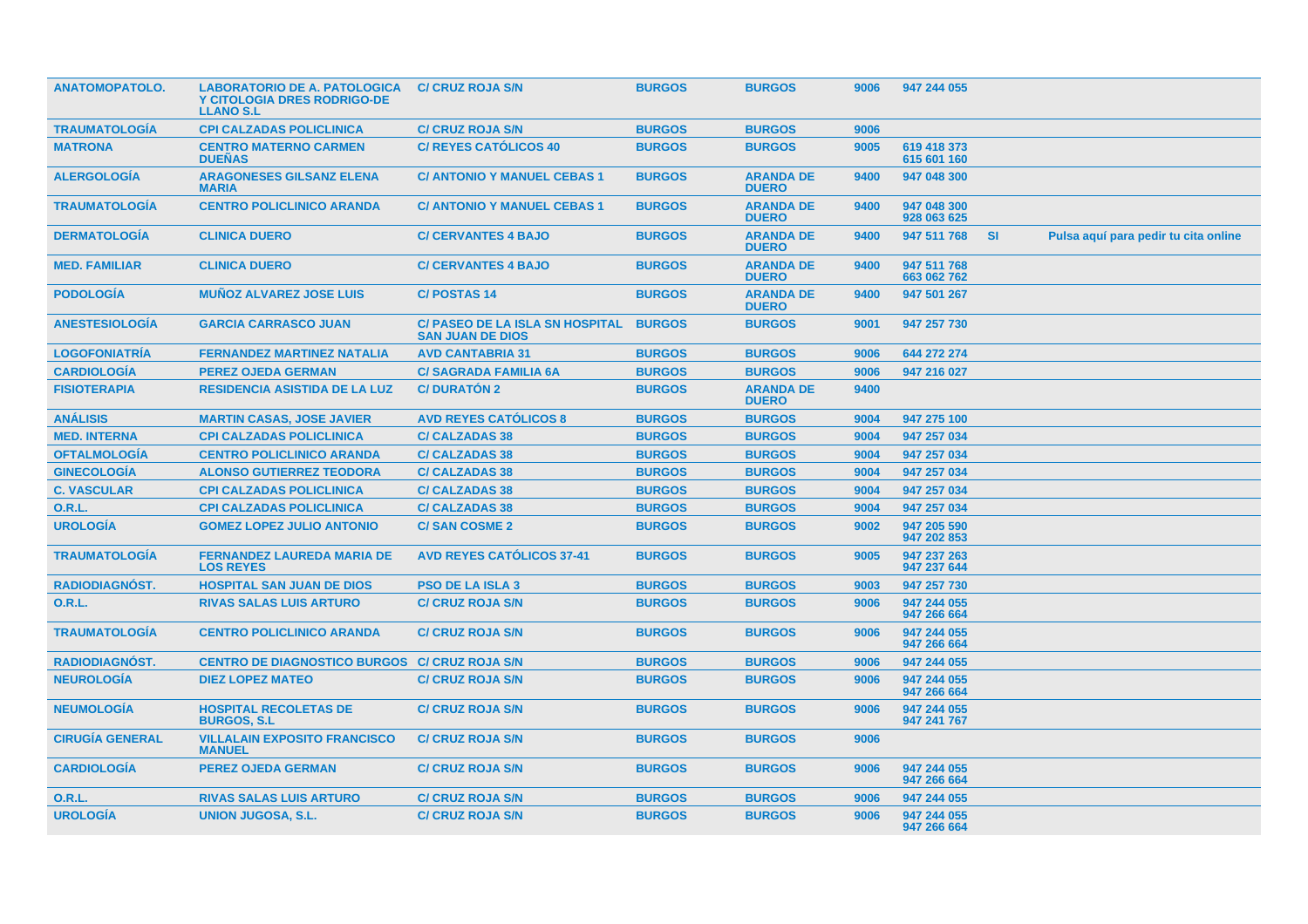| <b>C. PEDIÁTRICA</b>   | GUTIERREZ DUEÑAS JOSE MANUEL C/ CRUZ ROJA S/N       |                                    | <b>BURGOS</b> | <b>BURGOS</b>                    | 9006 | 947 244 055<br>947 266 664 | <b>SI</b> | Pulsa aquí para pedir tu cita online |
|------------------------|-----------------------------------------------------|------------------------------------|---------------|----------------------------------|------|----------------------------|-----------|--------------------------------------|
| <b>ANESTESIOLOGÍA</b>  | <b>JOPABUR, S.L.</b>                                | <b>C/ CRUZ ROJA S/N</b>            | <b>BURGOS</b> | <b>BURGOS</b>                    | 9006 | 947 244 055                |           |                                      |
| <b>ALERGOLOGÍA</b>     | <b>ALONSO GIL Y DRA. MARCOS</b><br><b>DURANTEZ</b>  | <b>C/ CRUZ ROJA S/N</b>            | <b>BURGOS</b> | <b>BURGOS</b>                    | 9006 | 947 244 055<br>947 266 664 | SI        | Pulsa aquí para pedir tu cita online |
| <b>CIRUGÍA GENERAL</b> | <b>AGUADO GARCIA JUAN MANUEL</b>                    | <b>C/ CRUZ ROJA S/N</b>            | <b>BURGOS</b> | <b>BURGOS</b>                    | 9006 | 947 244 055                |           |                                      |
| <b>ANESTESIOLOGÍA</b>  | <b>HOSPITAL RECOLETAS DE</b><br><b>BURGOS, S.L</b>  | <b>C/ CRUZ ROJA S/N</b>            | <b>BURGOS</b> | <b>BURGOS</b>                    | 9006 | 947 244 055                |           |                                      |
| <b>ANESTESIOLOGÍA</b>  | <b>VILLALAIN EXPOSITO MANUEL</b><br><b>PEDRO</b>    | <b>C/ CRUZ ROJA S/N</b>            | <b>BURGOS</b> | <b>BURGOS</b>                    | 9006 | 947 244 055<br>947 266 664 |           |                                      |
| <b>ANESTESIOLOGÍA</b>  | <b>ARIAS RODRIGUEZ LUIS</b>                         | <b>C/ CRUZ ROJA S/N</b>            | <b>BURGOS</b> | <b>BURGOS</b>                    | 9006 | 947 244 055                |           |                                      |
| <b>OFTALMOLOGÍA</b>    | <b>PEREZ SALVADOR GARCIA</b><br><b>EDUARDO</b>      | <b>C/ CRUZ ROJA S/N</b>            | <b>BURGOS</b> | <b>BURGOS</b>                    | 9006 |                            |           |                                      |
| <b>OFTALMOLOGÍA</b>    | <b>AGUADO GARCIA ENRIQUE</b>                        | <b>C/ CRUZ ROJA S/N</b>            | <b>BURGOS</b> | <b>BURGOS</b>                    | 9006 | 947 244 055<br>947 266 664 |           |                                      |
| <b>ANATOMOPATOLO.</b>  | <b>BIOTISSULAB, S.L.</b>                            | <b>C/ CRUZ ROJA S/N</b>            | <b>BURGOS</b> | <b>BURGOS</b>                    | 9006 | 947 244 055                |           |                                      |
| <b>GINECOLOGÍA</b>     | <b>CLINICA AF CARRO SLU</b>                         | <b>C/ CRUZ ROJA S/N</b>            | <b>BURGOS</b> | <b>BURGOS</b>                    | 9006 | 947 244 055                |           |                                      |
| <b>OFTALMOLOGÍA</b>    | <b>RUIZ GARCIA ISAAC</b>                            | <b>C/ CRUZ ROJA S/N</b>            | <b>BURGOS</b> | <b>BURGOS</b>                    | 9006 | 947 244 055                |           |                                      |
| <b>CIRUGÍA GENERAL</b> | <b>CPI CALZADAS POLICLINICA</b>                     | <b>C/ CRUZ ROJA S/N</b>            | <b>BURGOS</b> | <b>BURGOS</b>                    | 9006 |                            |           |                                      |
| <b>GINECOLOGÍA</b>     | <b>ALONSO GUTIERREZ TEODORA</b>                     | <b>PSO DE LOS COMENDADORES S/N</b> | <b>BURGOS</b> | <b>BURGOS</b>                    | 9001 |                            |           |                                      |
| <b>TRAUMATOLOGÍA</b>   | <b>CENTRO MEDICO MIRANDA</b>                        | <b>C/ CIUDAD DE VIERZÓN 27</b>     | <b>BURGOS</b> | <b>MIRANDA DE</b><br><b>EBRO</b> | 9200 | 947 059 127<br>947 347 842 |           |                                      |
| <b>GINECOLOGÍA</b>     | <b>CLINICA ALXEN</b>                                | <b>C/ CIUDAD DE VIERZÓN 27</b>     | <b>BURGOS</b> | <b>MIRANDA DE</b><br><b>EBRO</b> | 9200 | 947 347 842                |           |                                      |
| <b>PSICOLOGÍA</b>      | <b>CEYCON PSICOLOGIA</b>                            | <b>AVD CID 83</b>                  | <b>BURGOS</b> | <b>BURGOS</b>                    | 9005 | 947 220 932                |           |                                      |
| <b>TERAPIAS RESPIR</b> | LINDE MEDICA, S.L.U.                                | <b>AVD MATAPIÑONERA 9</b>          | <b>BURGOS</b> | <b>BURGOS</b>                    | 9001 | 916 354 436<br>900 777 123 |           |                                      |
| <b>OFTALMOLOGÍA</b>    | <b>ALONSO VARGAS JESUS LORENZO</b>                  | <b>PSO ESPOLÓN 2 1º - DCHA</b>     | <b>BURGOS</b> | <b>BURGOS</b>                    | 9003 | 947 209 349                |           |                                      |
| <b>ENFERMERÍA</b>      | <b>CENTRO POLICLINICO ARANDA</b>                    | <b>C/ ANTONIO Y MANUEL CEBAS 1</b> | <b>BURGOS</b> | <b>ARANDA DE</b><br><b>DUERO</b> | 9400 | 947 048 300                |           |                                      |
| <b>GINECOLOGÍA</b>     | <b>CENTRO POLICLINICO ARANDA</b>                    | <b>C/ ANTONIO Y MANUEL CEBAS 1</b> | <b>BURGOS</b> | <b>ARANDA DE</b><br><b>DUERO</b> | 9400 | 947 048 300                | <b>SI</b> | Pulsa aquí para pedir tu cita online |
| <b>HOSP, DE DIA</b>    | <b>CLINICA DUERO</b>                                | <b>C/ CERVANTES 4 BAJO</b>         | <b>BURGOS</b> | <b>ARANDA DE</b><br><b>DUERO</b> | 9400 | 947 511 768                |           |                                      |
| <b>OFTALMOLOGÍA</b>    | <b>MACIAS MOLINERO LOURDES</b>                      | <b>C/ ANTONIO MACHADO 6</b>        | <b>BURGOS</b> | <b>BURGOS</b>                    | 9004 | 947 212 425<br>947 212 125 |           |                                      |
| <b>UROLOGÍA</b>        | <b>UNION JUGOSA, S.L.</b>                           | <b>C/SAN LAZARO 21 BAJO</b>        | <b>BURGOS</b> | <b>ARANDA DE</b><br><b>DUERO</b> | 9400 | 947 511 768                |           |                                      |
| <b>O.R.L.</b>          | <b>PEREZ SAEZ JUDIT</b>                             | <b>PLZ DE ESPAÑA 2</b>             | <b>BURGOS</b> | <b>BURGOS</b>                    | 9005 | 947 263 181<br>722 768 376 |           |                                      |
| <b>MATRONA</b>         | DE LA FUENTE ARRANZ LAURA                           | <b>C/BURGOS DE OSMA 26</b>         | <b>BURGOS</b> | <b>ARANDA DE</b><br><b>DUERO</b> | 9400 | 622 840 988                |           |                                      |
| <b>GINECOLOGÍA</b>     | <b>LEDESMA SAYAVEDRA GISELE</b><br><b>GUADALUPE</b> | <b>C/LA PALOMA 35</b>              | <b>BURGOS</b> | <b>BURGOS</b>                    | 9001 | 640 313 695                | <b>SI</b> | Pulsa aquí para pedir tu cita online |
| <b>OFTALMOLOGÍA</b>    | <b>CLINICA BAVIERA</b>                              | C/ SAN ROQUE 2 PISO BAJO           | <b>BURGOS</b> | <b>BURGOS</b>                    | 9006 | 947 245 074                |           |                                      |
| <b>MED. FAMILIAR</b>   | <b>CENTRO MEDICO CEMER</b>                          | <b>AVD BILBAO 12</b>               | <b>BURGOS</b> | <b>MEDINA DE</b><br><b>POMAR</b> | 9500 | 947 190 890                |           |                                      |
| <b>DIGESTIVO</b>       | <b>SAEZ-ROYUELA GOMEZ JOSE</b><br><b>ANTONIO</b>    | <b>C/ CALZADAS 38</b>              | <b>BURGOS</b> | <b>BURGOS</b>                    | 9004 | 947 257 034                |           |                                      |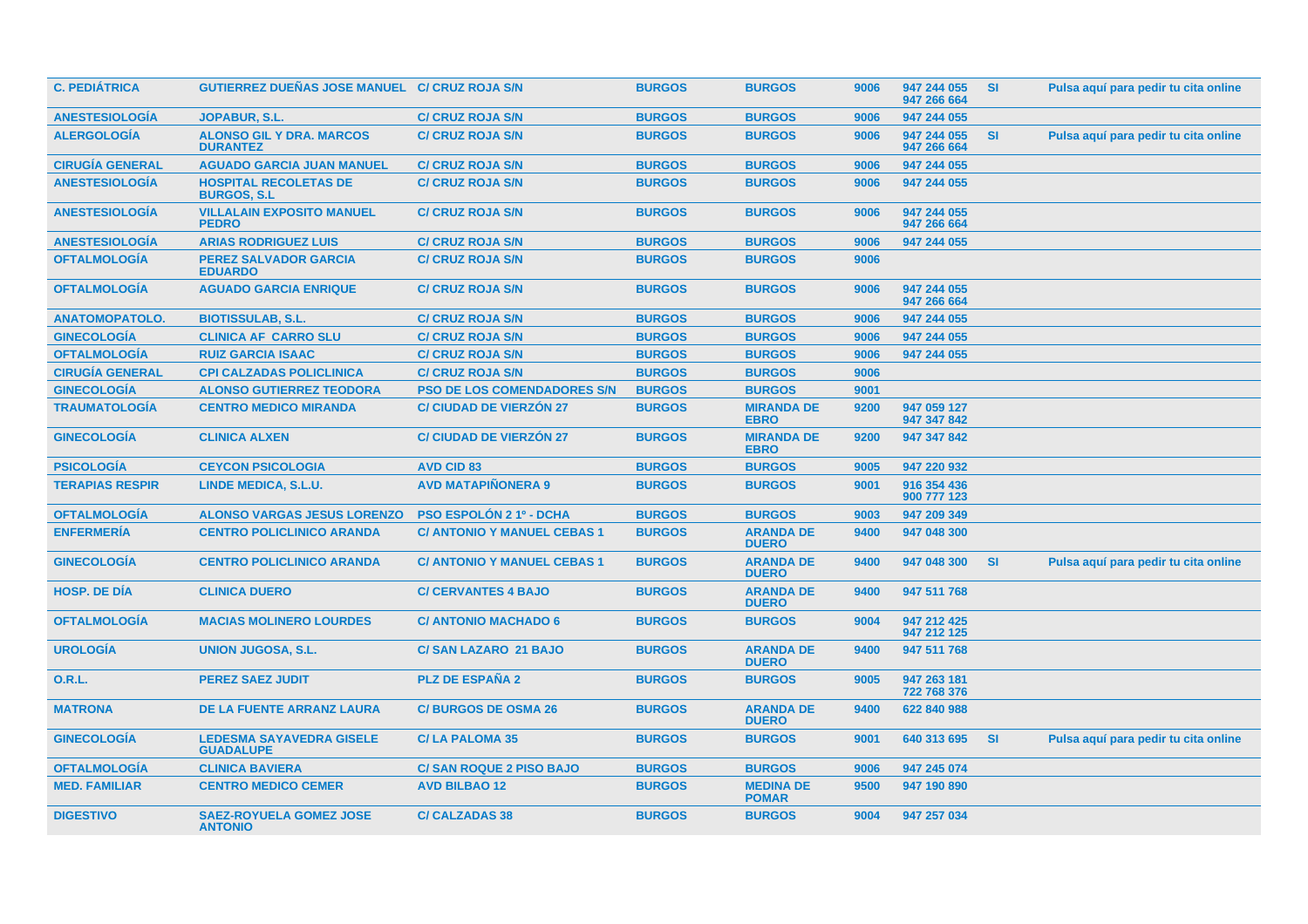| <b>RADIODIAGNOST.</b>  | <b>RESONANCIA ABIERTA DE BURGOS C/ CALZADAS 38</b>             |                                    | <b>BURGOS</b> | <b>BURGOS</b>                    | 9004 | 947 257 034                |
|------------------------|----------------------------------------------------------------|------------------------------------|---------------|----------------------------------|------|----------------------------|
| <b>DERMATOLOGÍA</b>    | <b>DRA CUADRADO DE VALLES Y DRA</b><br><b>SAMANIEGO PUENTE</b> | <b>C/CALZADAS 38</b>               | <b>BURGOS</b> | <b>BURGOS</b>                    | 9004 | 947 257 034                |
| <b>ANESTESIOLOGÍA</b>  | <b>DE VICENTE LORENZO JUAN</b><br><b>MANUEL</b>                | <b>C/CALZADAS 38</b>               | <b>BURGOS</b> | <b>BURGOS</b>                    | 9004 | 947 257 034                |
| <b>HEMATOLOGÍA</b>     | <b>CPI CALZADAS POLICLINICA</b>                                | <b>C/ CALZADAS 38</b>              | <b>BURGOS</b> | <b>BURGOS</b>                    | 9004 | 947 257 034                |
| <b>RADIODIAGNOST.</b>  | <b>CPI CALZADAS POLICLINICA</b>                                | <b>C/ CALZADAS 38</b>              | <b>BURGOS</b> | <b>BURGOS</b>                    | 9004 | 947 257 034                |
| <b>CARDIOLOGÍA</b>     | <b>PEREZ OJEDA GERMAN</b>                                      | <b>AVD REYES CATÓLICOS 10</b>      | <b>BURGOS</b> | <b>BURGOS</b>                    | 9004 | 947 275 420                |
| <b>ANÁLISIS</b>        | <b>MARTIN CASAS, JOSE JAVIER</b>                               | <b>PSO DE LA ISLA 3</b>            | <b>BURGOS</b> | <b>BURGOS</b>                    | 9003 | 947 207 040<br>947 257 730 |
| <b>HOSP. GENERAL</b>   | <b>HOSPITAL RECOLETAS DE</b><br><b>BURGOS, S.L.</b>            | <b>C/ CRUZ ROJA S/N</b>            | <b>BURGOS</b> | <b>BURGOS</b>                    | 9006 | 947 244 055<br>947 221 504 |
| <b>CIRUGÍA GENERAL</b> | <b>VILLALAIN EXPOSITO FRANCISCO</b><br><b>MANUEL</b>           | <b>C/ CRUZ ROJA S/N</b>            | <b>BURGOS</b> | <b>BURGOS</b>                    | 9006 | 947 244 055<br>947 266 664 |
| <b>CIRUGÍA GENERAL</b> | <b>AGUADO GARCIA JUAN MANUEL</b>                               | <b>C/ CRUZ ROJA S/N</b>            | <b>BURGOS</b> | <b>BURGOS</b>                    | 9006 | 947 244 055<br>947 266 664 |
| <b>UROLOGÍA</b>        | <b>CENTRO POLICLINICO ARANDA</b>                               | <b>C/ CRUZ ROJA S/N</b>            | <b>BURGOS</b> | <b>BURGOS</b>                    | 9006 | 947 244 055<br>660 969 174 |
| <b>MED. INTERNA</b>    | <b>HOSPITAL RECOLETAS DE</b><br><b>BURGOS, S.L.</b>            | <b>C/ CRUZ ROJA S/N</b>            | <b>BURGOS</b> | <b>BURGOS</b>                    | 9006 | 947 244 055<br>947 221 504 |
| <b>FISIOTERAPIA</b>    | <b>HOSPITAL RECOLETAS DE</b><br><b>BURGOS, S.L.</b>            | <b>C/ CRUZ ROJA S/N</b>            | <b>BURGOS</b> | <b>BURGOS</b>                    | 9006 | 947 244 055<br>947 241 767 |
| <b>OFTALMOLOGÍA</b>    | <b>HOSPITAL RECOLETAS DE</b><br><b>BURGOS, S.L.</b>            | <b>C/ CRUZ ROJA S/N</b>            | <b>BURGOS</b> | <b>BURGOS</b>                    | 9006 | 947 244 055<br>947 241 767 |
| <b>OFTALMOLOGÍA</b>    | <b>AGUADO GARCIA ENRIQUE</b>                                   | <b>C/ CRUZ ROJA S/N</b>            | <b>BURGOS</b> | <b>BURGOS</b>                    | 9006 | 947 271 425                |
| <b>UROLOGIA</b>        | <b>GOMEZ LOPEZ JULIO ANTONIO</b>                               | <b>C/ CRUZ ROJA S/N</b>            | <b>BURGOS</b> | <b>BURGOS</b>                    | 9006 | 947 244 055<br>947 266 664 |
| <b>DIGESTIVO</b>       | <b>CPI CALZADAS POLICLINICA</b>                                | <b>C/ CRUZ ROJA S/N</b>            | <b>BURGOS</b> | <b>BURGOS</b>                    | 9006 | 947 244 055<br>947 241 767 |
| <b>TRAUMATOLOGIA</b>   | <b>HOSPITAL RECOLETAS DE</b><br><b>BURGOS, S.L.</b>            | <b>C/ CRUZ ROJA S/N</b>            | <b>BURGOS</b> | <b>BURGOS</b>                    | 9006 | 947 244 055<br>947 241 767 |
| <b>URGENCIAS</b>       | <b>HOSPITAL RECOLETAS DE</b><br><b>BURGOS, S.L.</b>            | <b>C/ CRUZ ROJA S/N</b>            | <b>BURGOS</b> | <b>BURGOS</b>                    | 9006 | 947 244 055<br>947 221 504 |
| <b>NEUROCIRUGÍA</b>    | <b>HOSPITAL RECOLETAS DE</b><br><b>BURGOS, S.L.</b>            | <b>C/ CRUZ ROJA S/N</b>            | <b>BURGOS</b> | <b>BURGOS</b>                    | 9006 | 947 244 055<br>947 241 767 |
| <b>MED. FAMILIAR</b>   | <b>HOSPITAL RECOLETAS DE</b><br><b>BURGOS, S.L.</b>            | <b>C/ CRUZ ROJA S/N</b>            | <b>BURGOS</b> | <b>BURGOS</b>                    | 9006 | 947 244 055<br>947 241 767 |
| <b>OFTALMOLOGÍA</b>    | <b>OLEA CASCON JESUS</b>                                       | <b>C/ CRUZ ROJA S/N</b>            | <b>BURGOS</b> | <b>BURGOS</b>                    | 9006 | 947 244 055<br>947 241 767 |
| <b>PSICOLOGÍA</b>      | <b>LOPEZ HERRERO PATRICIA</b>                                  | <b>C/BELORADO 6</b>                | <b>BURGOS</b> | <b>BURGOS</b>                    | 9004 | 609 439 261<br>947 257 110 |
| <b>OFTALMOLOGÍA</b>    | <b>CENTRO MEDICO MIRANDA</b>                                   | <b>C/ CIUDAD DE VIERZÓN 27</b>     | <b>BURGOS</b> | <b>MIRANDA DE</b><br><b>EBRO</b> | 9200 | 947 059 127<br>947 347 842 |
| <b>MED. FAMILIAR</b>   | <b>CENTRO MEDICO CERVANTES</b>                                 | <b>AVD REPÚBLICA ARGENTINA 15</b>  | <b>BURGOS</b> | <b>MIRANDA DE</b><br><b>EBRO</b> | 9200 | 947 313 534<br>639 215 080 |
| <b>NEUROFISIOLOGIA</b> | <b>DIEZ LOPEZ MATEO</b>                                        | <b>C/HORTELANOS 10</b>             | <b>BURGOS</b> | <b>BURGOS</b>                    | 9004 | 947 274 487                |
| <b>DERMATOLOGIA</b>    | <b>SANCHEZ MIRALLES ENRIQUE</b><br><b>PASCUAL</b>              | PLZ ESPAÑA 6 PISO 3º - LETRA A     | <b>BURGOS</b> | <b>BURGOS</b>                    | 9005 | 947 204 607                |
| <b>RADIODIAGNÓST.</b>  | <b>RESONANCIA ABIERTA</b><br><b>POLICLINICA ARANDA</b>         | <b>C/ ANTONIO Y MANUEL CEBAS 1</b> | <b>BURGOS</b> | <b>ARANDA DE</b><br><b>DUERO</b> | 9400 | 947 048 300                |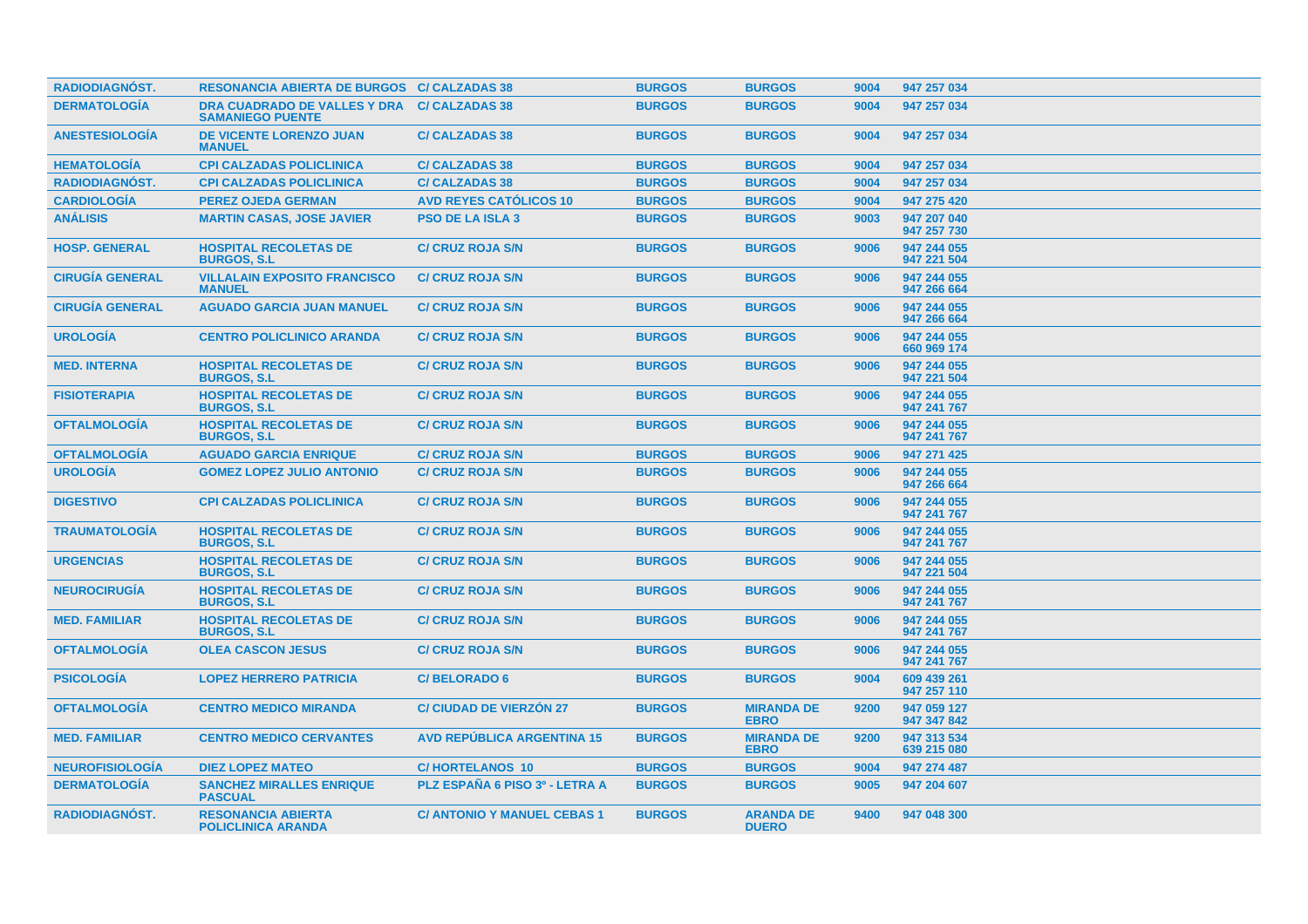| <b>RADIODIAGNOST.</b>  | <b>CLINICA DUERO</b>                                  | <b>C/ CERVANTES 4 BAJO</b>                                  | <b>BURGOS</b> | <b>ARANDA DE</b><br><b>DUERO</b> | 9400 | 947 511 768                |     |                                      |
|------------------------|-------------------------------------------------------|-------------------------------------------------------------|---------------|----------------------------------|------|----------------------------|-----|--------------------------------------|
| <b>UROLOGIA</b>        | <b>UNION JUGOSA, S.L.</b>                             | <b>C/ CERVANTES 4 BAJO</b>                                  | <b>BURGOS</b> | <b>ARANDA DE</b><br><b>DUERO</b> | 9400 | 947 511 768                | -SI | Pulsa aquí para pedir tu cita online |
| <b>TRAUMATOLOGÍA</b>   | <b>FERNANDEZ LAUREDA MARIA DE</b><br><b>LOS REYES</b> | <b>C/SAN LAZARO 21 BAJO</b>                                 | <b>BURGOS</b> | <b>ARANDA DE</b><br><b>DUERO</b> | 9400 | 947 511 768                |     |                                      |
| <b>GINECOLOGÍA</b>     | LOPEZ ARGÜELLES HAYDEE ALICIA C/ SAN FRANCISCO 70     |                                                             | <b>BURGOS</b> | <b>ARANDA DE</b><br><b>DUERO</b> | 9400 | 628 155 250                |     |                                      |
| <b>OFTALMOLOGIA</b>    | <b>PEREZ SALVADOR GARCIA</b><br><b>EDUARDO</b>        | C/ AVDA REYES CATOLICOS 16 ESC BURGOS<br><b>3, PISO 2</b>   |               | <b>BURGOS</b>                    | 9005 | 947 223 012                |     |                                      |
| <b>TRANSPORTE</b>      | <b>AMBULANCIAS RODRIGO, S.L.</b>                      | <b>C/ ALFOZ DE BRICIA 129</b>                               | <b>BURGOS</b> | <b>BURGOS</b>                    | 9002 | 947 237 576                |     |                                      |
| <b>GINECOLOGIA</b>     | <b>MARTINEZ GUISASOLA CAMPA</b><br><b>JAVIER</b>      | <b>AVD REYES CATÓLICOS 39</b>                               | <b>BURGOS</b> | <b>BURGOS</b>                    | 9005 | 947 110 072                |     |                                      |
| <b>PODOLOGIA</b>       | <b>SIMON DELSO ZARA</b>                               | <b>AVD CASTILLA 62 CLINICA DEL PIE</b><br><b>ZARA SIMÓN</b> | <b>BURGOS</b> | <b>ARANDA DE</b><br><b>DUERO</b> | 9400 | 947 513 377                |     |                                      |
| <b>OFTALMOLOGÍA</b>    | <b>OLEA CASCON JESUS</b>                              | <b>C/CALZADAS 38</b>                                        | <b>BURGOS</b> | <b>BURGOS</b>                    | 9004 | 947 257 034                |     |                                      |
| <b>REUMATOLOGÍA</b>    | <b>CPI CALZADAS POLICLINICA</b>                       | <b>C/CALZADAS 38</b>                                        | <b>BURGOS</b> | <b>BURGOS</b>                    | 9004 | 947 257 034                |     |                                      |
| <b>UROLOGÍA</b>        | <b>CPI CALZADAS POLICLINICA</b>                       | <b>C/ CALZADAS 38</b>                                       | <b>BURGOS</b> | <b>BURGOS</b>                    | 9004 | 947 257 034                |     |                                      |
| <b>MED. FAMILIAR</b>   | <b>PEREZ-TORIL GALAN GUILLERMO</b>                    | <b>PSO DE LA ISLA 3</b>                                     | <b>BURGOS</b> | <b>BURGOS</b>                    | 9003 |                            |     |                                      |
| <b>ANESTESIOLOGÍA</b>  | <b>GARCIA CAMARERO EMILIO JESUS</b>                   | <b>C/ CRUZ ROJA S/N</b>                                     | <b>BURGOS</b> | <b>BURGOS</b>                    | 9006 |                            |     |                                      |
| <b>ANESTESIOLOGÍA</b>  | <b>GIGANTO ARROYO JESUS</b>                           | <b>C/ CRUZ ROJA S/N</b>                                     | <b>BURGOS</b> | <b>BURGOS</b>                    | 9006 | 947 244 055                |     |                                      |
| <b>UROLOGÍA</b>        | <b>HOSPITAL RECOLETAS DE</b><br><b>BURGOS, S.L.</b>   | <b>C/ CRUZ ROJA S/N</b>                                     | <b>BURGOS</b> | <b>BURGOS</b>                    | 9006 | 947 244 055                |     |                                      |
| <b>AREAS PEDIÁTRI.</b> | <b>MERINO ARRIBAS JOSE MANUEL</b>                     | <b>C/ CRUZ ROJA S/N</b>                                     | <b>BURGOS</b> | <b>BURGOS</b>                    | 9006 | 680 495 162                |     |                                      |
| 0.R.L.                 | <b>PEREZ SAEZ JUDIT</b>                               | <b>C/ CRUZ ROJA S/N</b>                                     | <b>BURGOS</b> | <b>BURGOS</b>                    | 9006 | 947 244 055<br>680 495 162 |     |                                      |
| <b>DIGESTIVO</b>       | <b>HOSPITAL RECOLETAS DE</b><br><b>BURGOS, S.L.</b>   | <b>C/ CRUZ ROJA S/N</b>                                     | <b>BURGOS</b> | <b>BURGOS</b>                    | 9006 | 947 244 055                |     |                                      |
| <b>UROLOGÍA</b>        | <b>CPI CALZADAS POLICLINICA</b>                       | <b>C/ CRUZ ROJA S/N</b>                                     | <b>BURGOS</b> | <b>BURGOS</b>                    | 9006 |                            |     |                                      |
| <b>CARDIOLOGÍA</b>     | <b>HOSPITAL RECOLETAS DE</b><br><b>BURGOS, S.L.</b>   | <b>C/ CRUZ ROJA S/N</b>                                     | <b>BURGOS</b> | <b>BURGOS</b>                    | 9006 | 947 244 055<br>947 241 767 |     |                                      |
| <b>CIRUGÍA GENERAL</b> | <b>HOSPITAL RECOLETAS DE</b><br><b>BURGOS, S.L</b>    | <b>C/ CRUZ ROJA S/N</b>                                     | <b>BURGOS</b> | <b>BURGOS</b>                    | 9006 | 947 244 055<br>947 221 504 |     |                                      |
| <b>AREAS PEDIÁTRI.</b> | <b>DE LAS HERAS SANTOS CARLOS</b>                     | <b>C/ CRUZ ROJA S/N</b>                                     | <b>BURGOS</b> | <b>BURGOS</b>                    | 9006 | 947 244 055<br>947 266 664 |     |                                      |
| <b>GINECOLOGÍA</b>     | <b>MARTIN GARCIA ADRIAN</b>                           | <b>C/ CRUZ ROJA S/N</b>                                     | <b>BURGOS</b> | <b>BURGOS</b>                    | 9006 | 947 244 055<br>947 266 664 |     |                                      |
| <b>ONCOLOGIA</b>       | <b>HOSPITAL RECOLETAS DE</b><br><b>BURGOS, S.L.</b>   | <b>C/ CRUZ ROJA S/N</b>                                     | <b>BURGOS</b> | <b>BURGOS</b>                    | 9006 | 947 244 055<br>947 241 767 |     |                                      |
| <b>NEUMOLOGIA</b>      | <b>GARCIA MUÑOZ JUAN PABLO</b>                        | <b>C/ CRUZ ROJA S/N</b>                                     | <b>BURGOS</b> | <b>BURGOS</b>                    | 9006 | 947 244 055<br>947 266 664 |     |                                      |
| <b>C. MAXILOFACIAL</b> | <b>HOSPITAL RECOLETAS DE</b><br><b>BURGOS, S.L</b>    | <b>C/ CRUZ ROJA S/N</b>                                     | <b>BURGOS</b> | <b>BURGOS</b>                    | 9006 | 947 244 055<br>947 241 767 |     |                                      |
| <b>AREAS PEDIATRI.</b> | <b>HOSPITAL RECOLETAS DE</b><br><b>BURGOS, S.L.</b>   | <b>C/ CRUZ ROJA S/N</b>                                     | <b>BURGOS</b> | <b>BURGOS</b>                    | 9006 | 947 244 055                |     |                                      |
| <b>DIGESTIVO</b>       | <b>SAEZ-ROYUELA GOMEZ JOSE</b><br><b>ANTONIO</b>      | <b>C/ CRUZ ROJA S/N</b>                                     | <b>BURGOS</b> | <b>BURGOS</b>                    | 9006 | 947 244 055<br>947 266 664 |     |                                      |
| <b>NEUMOLOGIA</b>      | <b>CPI CALZADAS POLICLINICA</b>                       | <b>C/ CRUZ ROJA S/N</b>                                     | <b>BURGOS</b> | <b>BURGOS</b>                    | 9006 | 947 244 055<br>947 241 767 |     |                                      |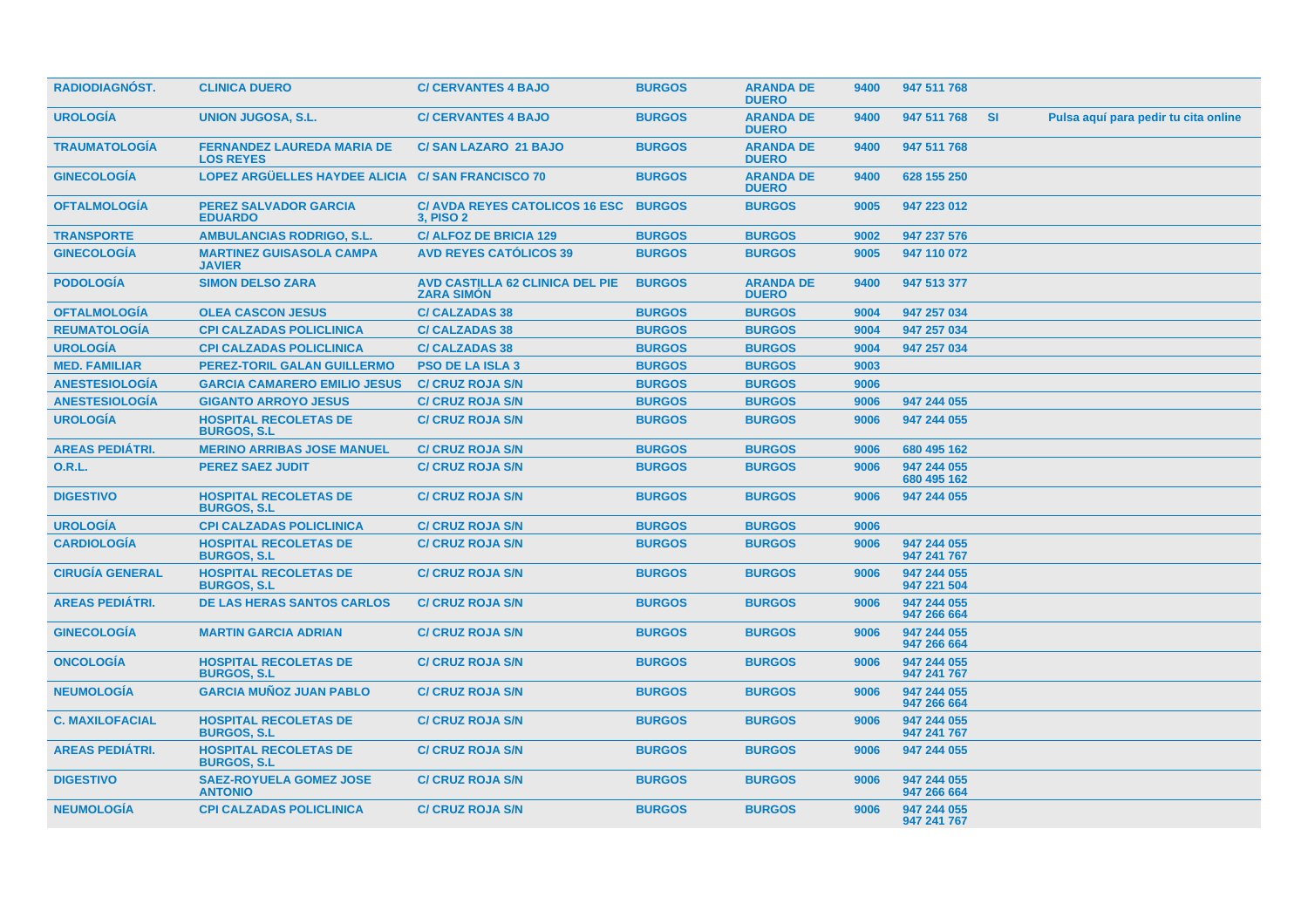| <b>UROLOGIA</b>        | <b>GUTIERREZ MINGUEZ EMILIO</b>                                | <b>C/ CRUZ ROJA S/N</b>            | <b>BURGOS</b> | <b>BURGOS</b>                    | 9006 | 947 244 055<br>947 266 664 |           |                                      |  |
|------------------------|----------------------------------------------------------------|------------------------------------|---------------|----------------------------------|------|----------------------------|-----------|--------------------------------------|--|
| <b>MED. FAMILIAR</b>   | <b>CENTRO MEDICO MIRANDA</b>                                   | <b>C/ CIUDAD DE VIERZÓN 27</b>     | <b>BURGOS</b> | <b>MIRANDA DE</b><br><b>EBRO</b> | 9200 | 947 059 127<br>947 347 842 |           |                                      |  |
| <b>GINECOLOGIA</b>     | <b>CENTRO MEDICO MIRANDA</b>                                   | <b>C/ CIUDAD DE VIERZÓN 27</b>     | <b>BURGOS</b> | <b>MIRANDA DE</b><br><b>EBRO</b> | 9200 | 947 059 127<br>947 347 842 |           |                                      |  |
| <b>DERMATOLOGIA</b>    | <b>CENTRO MEDICO MIRANDA</b>                                   | <b>C/ CIUDAD DE VIERZON 27</b>     | <b>BURGOS</b> | <b>MIRANDA DE</b><br><b>EBRO</b> | 9200 | 947 059 127<br>947 347 842 |           |                                      |  |
| <b>UROLOGÍA</b>        | <b>CENTRO POLICLINICO ARANDA</b>                               | <b>C/ ANTONIO Y MANUEL CEBAS 1</b> | <b>BURGOS</b> | <b>ARANDA DE</b><br><b>DUERO</b> | 9400 | 947 048 300<br>928 063 625 |           |                                      |  |
| <b>OFTALMOLOGÍA</b>    | <b>CENTRO POLICLINICO ARANDA</b>                               | <b>C/ ANTONIO Y MANUEL CEBAS 1</b> | <b>BURGOS</b> | <b>ARANDA DE</b><br><b>DUERO</b> | 9400 | 947 048 300                | <b>SI</b> | Pulsa aquí para pedir tu cita online |  |
| <b>CIRUGÍA GENERAL</b> | <b>CENTRO POLICLINICO ARANDA</b>                               | <b>C/ ANTONIO Y MANUEL CEBAS 1</b> | <b>BURGOS</b> | <b>ARANDA DE</b><br><b>DUERO</b> | 9400 | 947 048 300                |           |                                      |  |
| <b>UROLOGÍA</b>        | <b>UNION JUGOSA, S.L.</b>                                      | <b>C/ CERVANTES 4 BAJO</b>         | <b>BURGOS</b> | <b>ARANDA DE</b><br><b>DUERO</b> | 9400 | 947 511 768<br>947 640 010 | SI        | Pulsa aquí para pedir tu cita online |  |
| <b>PSICOLOGÍA</b>      | <b>CLINICA DUERO</b>                                           | <b>C/ CERVANTES 4 BAJO</b>         | <b>BURGOS</b> | <b>ARANDA DE</b><br><b>DUERO</b> | 9400 | 947 511 768<br>663 062 762 | <b>SI</b> | Pulsa aquí para pedir tu cita online |  |
| <b>MED. INTERNA</b>    | <b>DELGADO MORALES JOSE LUIS</b>                               | <b>C/SAN LAZARO 21 BAJO</b>        | <b>BURGOS</b> | <b>ARANDA DE</b><br><b>DUERO</b> | 9400 | 947 511 768                |           |                                      |  |
| <b>ANESTESIOLOGÍA</b>  | <b>GIGANTO ARROYO JESUS</b>                                    | <b>C/ CRUZ ROJA S/N</b>            | <b>BURGOS</b> | <b>BURGOS</b>                    | 9001 | 947 244 055                |           |                                      |  |
| <b>LOGOPEDIA</b>       | <b>BENITO PORTELA MARIA</b>                                    | <b>PLZ LA RESINERA 4</b>           | <b>BURGOS</b> | <b>ARANDA DE</b><br><b>DUERO</b> | 9400 | 947 070 005                |           |                                      |  |
| <b>ALERGOLOGÍA</b>     | <b>CPI CALZADAS POLICLINICA</b>                                | <b>C/CALZADAS 38</b>               | <b>BURGOS</b> | <b>BURGOS</b>                    | 9004 | 947 257 034                |           |                                      |  |
| <b>DERMATOLOGÍA</b>    | <b>DRA CUADRADO DE VALLES Y DRA</b><br><b>SAMANIEGO PUENTE</b> | <b>C/ CALZADAS 38</b>              | <b>BURGOS</b> | <b>BURGOS</b>                    | 9004 | 947 257 208<br>947 257 034 |           |                                      |  |
| <b>HEMATOLOGÍA</b>     | <b>CPI CALZADAS POLICLINICA</b>                                | <b>C/ CALZADAS 38</b>              | <b>BURGOS</b> | <b>BURGOS</b>                    | 9004 |                            |           |                                      |  |
| <b>CIRUGÍA GENERAL</b> | <b>VILLALAIN EXPOSITO FRANCISCO</b><br><b>MANUEL</b>           | <b>C/ CALZADAS 38</b>              | <b>BURGOS</b> | <b>BURGOS</b>                    | 9004 | 947 257 034                |           |                                      |  |
| <b>HOSP, DE DIA</b>    | <b>CPI CALZADAS POLICLINICA</b>                                | <b>C/ CALZADAS 38</b>              | <b>BURGOS</b> | <b>BURGOS</b>                    | 9004 | 947 257 034                |           |                                      |  |
| <b>ANESTESIOLOGÍA</b>  | <b>VILLALAIN EXPOSITO MANUEL</b><br><b>PEDRO</b>               | <b>C/CALZADAS 38</b>               | <b>BURGOS</b> | <b>BURGOS</b>                    | 9004 | 947 257 034                |           |                                      |  |
| <b>MED. FAMILIAR</b>   | <b>CPI CALZADAS POLICLINICA</b>                                | <b>C/ CALZADAS 38</b>              | <b>BURGOS</b> | <b>BURGOS</b>                    | 9004 | 947 257 034                |           |                                      |  |
| <b>ENFERMERÍA</b>      | <b>CPI CALZADAS POLICLINICA</b>                                | <b>C/CALZADAS 38</b>               | <b>BURGOS</b> | <b>BURGOS</b>                    | 9004 | 947 257 034                |           |                                      |  |
| RADIODIAGNÓST.         | <b>RADIOLOGIA ARLANZON, S.L.</b>                               | <b>C/SANTANDER 6</b>               | <b>BURGOS</b> | <b>BURGOS</b>                    | 9004 | 947 201 453                |           |                                      |  |
| <b>CARDIOLOGIA</b>     | <b>PABLO RUIZ Y ASOCIADOS C.B.</b>                             | <b>AVD REYES CATOLICOS 4</b>       | <b>BURGOS</b> | <b>BURGOS</b>                    | 9005 | 947 215 750<br>947 275 113 |           |                                      |  |
| <b>ANÁLISIS</b>        | <b>CIFUENTES FISIOCLINIC, S.L.</b>                             | <b>C/VITORIA 23</b>                | <b>BURGOS</b> | <b>BURGOS</b>                    | 9004 | 947 269 928<br>947 278 647 |           |                                      |  |
| <b>MED. FAMILIAR</b>   | <b>CENTRO MEDICO CERVANTES</b>                                 | C/ ATENCIÓN A DOMICILIO.           | <b>BURGOS</b> | <b>MIRANDA DE</b><br><b>EBRO</b> | 9200 | 947 313 534<br>639 215 080 |           |                                      |  |
| <b>FISIOTERAPIA</b>    | <b>CRUZ ACILLONA NEREA</b>                                     | <b>C/ FRANCISCO CANTERA 25</b>     | <b>BURGOS</b> | <b>MIRANDA DE</b><br><b>EBRO</b> | 9200 | 947 310 071                |           |                                      |  |
| <b>ENFERMERÍA</b>      | <b>HOSPITAL SAN JUAN DE DIOS</b>                               | <b>PSO DE LA ISLA 3</b>            | <b>BURGOS</b> | <b>BURGOS</b>                    | 9003 | 947 257 730                |           |                                      |  |
| <b>REHABILITACION</b>  | <b>HOSPITAL SAN JUAN DE DIOS</b>                               | <b>PSO DE LA ISLA 3</b>            | <b>BURGOS</b> | <b>BURGOS</b>                    | 9003 | 947 257 730                |           |                                      |  |
| <b>C. VASCULAR</b>     | <b>MATEOS OTERO JAVIER</b>                                     | <b>C/ CRUZ ROJA S/N</b>            | <b>BURGOS</b> | <b>BURGOS</b>                    | 9006 | 947 244 055<br>947 266 664 |           |                                      |  |
| <b>DIGESTIVO</b>       | <b>HOSPITAL RECOLETAS DE</b><br><b>BURGOS, S.L.</b>            | <b>C/ CRUZ ROJA S/N</b>            | <b>BURGOS</b> | <b>BURGOS</b>                    | 9006 | 947 244 055<br>947 241 767 |           |                                      |  |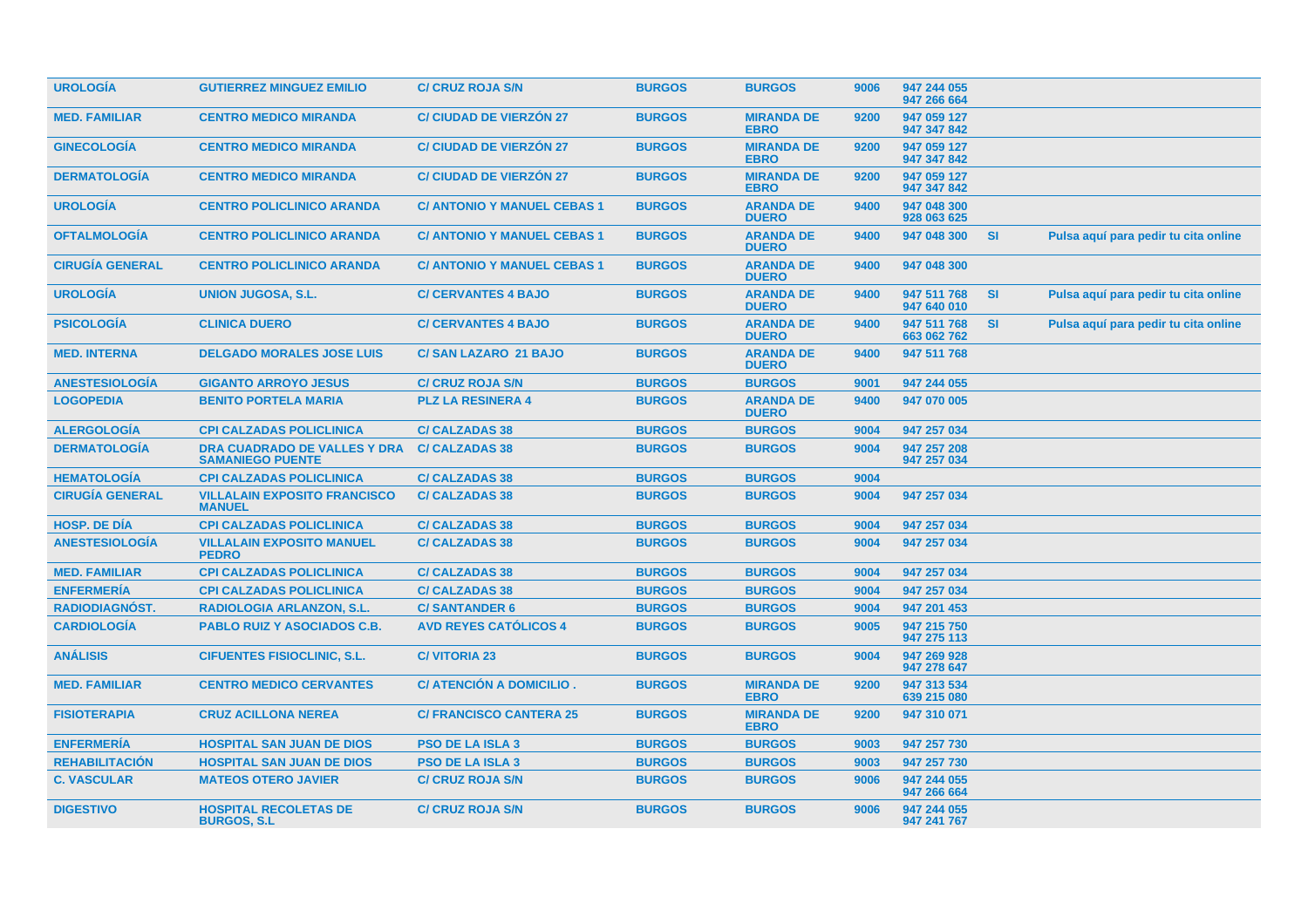| <b>NEUROLOGIA</b>      | <b>HOSPITAL RECOLETAS DE</b><br><b>BURGOS, S.L.</b>    | <b>C/ CRUZ ROJA S/N</b>                                    | <b>BURGOS</b> | <b>BURGOS</b>                    | 9006 | 947 244 055                |           |                                      |
|------------------------|--------------------------------------------------------|------------------------------------------------------------|---------------|----------------------------------|------|----------------------------|-----------|--------------------------------------|
| <b>CARDIOLOGIA</b>     | <b>PABLO RUIZ Y ASOCIADOS C.B.</b>                     | <b>C/ CRUZ ROJA S/N</b>                                    | <b>BURGOS</b> | <b>BURGOS</b>                    | 9006 | 947 244 055<br>947 266 664 |           |                                      |
| <b>CARDIOLOGIA</b>     | <b>CPI CALZADAS POLICLINICA</b>                        | <b>C/ CRUZ ROJA S/N</b>                                    | <b>BURGOS</b> | <b>BURGOS</b>                    | 9006 | 947 244 055<br>947 241 767 |           |                                      |
| <b>UROLOGÍA</b>        | <b>HOSPITAL RECOLETAS DE</b><br><b>BURGOS, S.L.</b>    | <b>C/ CRUZ ROJA S/N</b>                                    | <b>BURGOS</b> | <b>BURGOS</b>                    | 9006 | 947 244 055<br>947 241 767 |           |                                      |
| <b>ANALISIS</b>        | <b>HOSPITAL RECOLETAS DE</b><br><b>BURGOS, S.L.</b>    | <b>C/ CRUZ ROJA S/N</b>                                    | <b>BURGOS</b> | <b>BURGOS</b>                    | 9006 | 947 244 055                |           |                                      |
| <b>GINECOLOGIA</b>     | <b>PEÑA CEBRECOS MARIA BLANCA</b>                      | <b>C/ CRUZ ROJA S/N</b>                                    | <b>BURGOS</b> | <b>BURGOS</b>                    | 9006 | 947 244 055<br>947 277 216 |           |                                      |
| <b>ANATOMOPATOLO.</b>  | <b>HOSPITAL RECOLETAS DE</b><br><b>BURGOS, S.L.</b>    | <b>C/ CRUZ ROJA S/N</b>                                    | <b>BURGOS</b> | <b>BURGOS</b>                    | 9006 | 947 244 055                |           |                                      |
| <b>TRAUMATOLOGIA</b>   | <b>PEREZ MARINA CEFERINO</b>                           | <b>C/ CRUZ ROJA S/N</b>                                    | <b>BURGOS</b> | <b>BURGOS</b>                    | 9006 | 947 244 055                |           |                                      |
| <b>GINECOLOGÍA</b>     | <b>HOSPITAL RECOLETAS DE</b><br><b>BURGOS, S.L.</b>    | <b>C/ CRUZ ROJA S/N</b>                                    | <b>BURGOS</b> | <b>BURGOS</b>                    | 9006 | 947 244 055<br>947 241 767 |           |                                      |
| <b>MED. INTERNA</b>    | <b>DELGADO MORALES JOSE LUIS</b>                       | <b>C/ CRUZ ROJA S/N</b>                                    | <b>BURGOS</b> | <b>BURGOS</b>                    | 9006 | 947 244 055<br>947 266 664 |           |                                      |
| <b>CARDIOLOGIA</b>     | <b>HOSPITAL RECOLETAS DE</b><br><b>BURGOS, S.L.</b>    | <b>C/ CRUZ ROJA S/N</b>                                    | <b>BURGOS</b> | <b>BURGOS</b>                    | 9006 | 947 244 055                |           |                                      |
| <b>CIRUGÍA GENERAL</b> | <b>CENTRO POLICLINICO ARANDA</b>                       | <b>C/ CRUZ ROJA S/N</b>                                    | <b>BURGOS</b> | <b>BURGOS</b>                    | 9006 | 947 244 055<br>947 266 664 |           |                                      |
| <b>HEMATOLOGIA</b>     | <b>HOSPITAL RECOLETAS DE</b><br><b>BURGOS, S.L.</b>    | <b>C/ CRUZ ROJA S/N</b>                                    | <b>BURGOS</b> | <b>BURGOS</b>                    | 9006 | 947 244 055<br>947 241 767 |           |                                      |
| <b>ENFERMERIA</b>      | <b>HOSPITAL RECOLETAS DE</b><br><b>BURGOS, S.L.</b>    | <b>C/ CRUZ ROJA S/N</b>                                    | <b>BURGOS</b> | <b>BURGOS</b>                    | 9006 | 947 244 055<br>947 241 767 |           |                                      |
| <b>LOGOPEDIA</b>       | <b>CENTRO MEDICO MIRANDA</b>                           | <b>C/ CIUDAD DE VIERZÓN 27</b>                             | <b>BURGOS</b> | <b>MIRANDA DE</b><br><b>EBRO</b> | 9200 | 947 059 127<br>947 347 842 |           |                                      |
| <b>NEUROLOGÍA</b>      | <b>DIEZ LOPEZ MATEO</b>                                | <b>C/HORTELANOS 10</b>                                     | <b>BURGOS</b> | <b>BURGOS</b>                    | 9004 | 947 274 487                |           |                                      |
| <b>ALERGOLOGÍA</b>     | <b>ARAGONESES GILSANZ ELENA</b><br><b>MARIA</b>        | C/BELORADO 6 BAJO.<br><b>POLICLINICA</b>                   | <b>BURGOS</b> | <b>BURGOS</b>                    | 9004 | 947 257 110                | -SI       | Pulsa aquí para pedir tu cita online |
| <b>FISIOTERAPIA</b>    | <b>CENTRO DE FISIOTERAPIA REBECA</b><br><b>URRECHU</b> | <b>C/ REPUBLICA ARGENTINA 68 PISO</b><br><b>BAJO</b>       | <b>BURGOS</b> | <b>MIRANDA DE</b><br><b>EBRO</b> | 9200 | 947 333 539                |           |                                      |
| <b>FISIOTERAPIA</b>    | <b>CENTRO POLICLINICO ARANDA</b>                       | <b>C/ ANTONIO Y MANUEL CEBAS 1</b>                         | <b>BURGOS</b> | <b>ARANDA DE</b><br><b>DUERO</b> | 9400 | 947 048 300                |           |                                      |
| <b>PSICOLOGÍA</b>      | <b>CENTRO POLICLINICO ARANDA</b>                       | <b>C/ ANTONIO Y MANUEL CEBAS 1</b>                         | <b>BURGOS</b> | <b>ARANDA DE</b><br><b>DUERO</b> | 9400 | 947 048 300                |           |                                      |
| <b>MED. FAMILIAR</b>   | <b>CENTRO POLICLINICO ARANDA</b>                       | <b>C/ ANTONIO Y MANUEL CEBAS 1</b>                         | <b>BURGOS</b> | <b>ARANDA DE</b><br><b>DUERO</b> | 9400 | 947 048 300                | <b>SI</b> | Pulsa aquí para pedir tu cita online |
| <b>RADIODIAGNOST.</b>  | <b>CENTRO POLICLINICO ARANDA</b>                       | <b>C/ ANTONIO Y MANUEL CEBAS 1</b>                         | <b>BURGOS</b> | <b>ARANDA DE</b><br><b>DUERO</b> | 9400 | 947 048 300                |           |                                      |
| <b>TRAUMATOLOGIA</b>   | <b>FERNANDEZ LAUREDA MARIA DE</b><br><b>LOS REYES</b>  | <b>C/ CERVANTES 4 BAJO</b>                                 | <b>BURGOS</b> | <b>ARANDA DE</b><br><b>DUERO</b> | 9400 |                            |           |                                      |
| <b>PLAN DE SALUD</b>   | <b>CLINICA DUERO</b>                                   | <b>C/ CERVANTES 4 BAJO</b>                                 | <b>BURGOS</b> | <b>ARANDA DE</b><br><b>DUERO</b> | 9400 | 947 511 768                |           |                                      |
| <b>OFTALMOLOGIA</b>    | <b>AGUADO GARCIA ENRIQUE</b>                           | <b>C/ VITORIA 59 ESQUINA AVDA.</b><br><b>CANTABRIA</b>     | <b>BURGOS</b> | <b>BURGOS</b>                    | 9006 | 947 271 425                |           |                                      |
| <b>UROLOGÍA</b>        | <b>AVICENA CENTRO</b>                                  | <b>C/FEDERICO MARTINEZ BAREA 29</b><br><b>BAJO-LATERAL</b> | <b>BURGOS</b> | <b>BURGOS</b>                    | 9006 | 650 693 223<br>947 265 301 |           |                                      |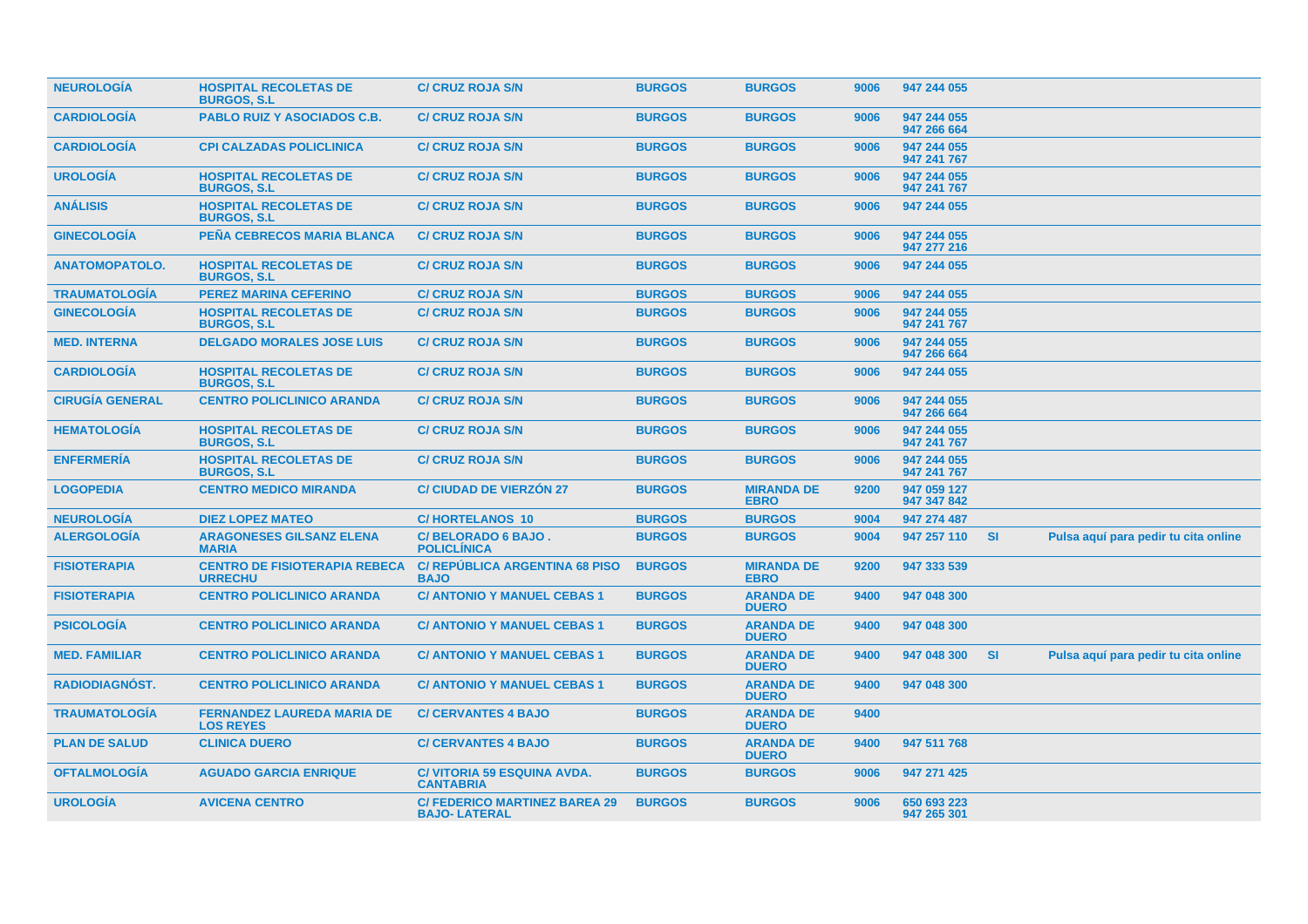| <b>OFTALMOLOGIA</b>    | <b>OLEA CASCON JESUS</b>                                                         | <b>C/ VITORIA 37-39 JUNTO A</b><br><b>DELEGACIÓN DE HACIENDA</b>                         | <b>BURGOS</b> | <b>BURGOS</b>                    | 9004 | 608 237 606<br>947 044 224 |           |                                      |
|------------------------|----------------------------------------------------------------------------------|------------------------------------------------------------------------------------------|---------------|----------------------------------|------|----------------------------|-----------|--------------------------------------|
| <b>PSICOLOGIA</b>      | <b>MANZANAL RUIZ MARIA</b><br><b>INMACULADA</b>                                  | <b>C/SORIA 16 CENTRO</b><br><b>NEUROPSICOLÓGICO SITUADO EN</b><br><b>LA ENTREPLANTA</b>  | <b>BURGOS</b> | <b>BURGOS</b>                    | 9004 | 605 546 320                | <b>SI</b> | Pulsa aquí para pedir tu cita online |
| <b>NEUROFISIOLOGIA</b> | <b>INAKI CARRERO TOLOSA SLU</b>                                                  | <b>C/ CRUZ ROJA S/N HOSPITAL</b><br><b>RECOLETAS BURGOS (CONSULTA</b><br>$N^{\circ}$ 15) | <b>BURGOS</b> | <b>BURGOS</b>                    | 9006 | 947 244 055                |           |                                      |
| <b>ANÁLISIS</b>        | <b>LABORATORIOS DE CASTILLA Y</b><br><b>LEON SIGLO XXI</b>                       | <b>C/VITORIA 23</b>                                                                      | <b>BURGOS</b> | <b>BURGOS</b>                    | 9004 | 947 278 647                |           |                                      |
| <b>FISIOTERAPIA</b>    | <b>CPI CALZADAS POLICLINICA</b>                                                  | <b>C/CALZADAS 38</b>                                                                     | <b>BURGOS</b> | <b>BURGOS</b>                    | 9004 | 947 257 034                |           |                                      |
| <b>TRAUMATOLOGIA</b>   | <b>CPI CALZADAS POLICLINICA</b>                                                  | <b>C/CALZADAS 38</b>                                                                     | <b>BURGOS</b> | <b>BURGOS</b>                    | 9004 | 947 257 034                |           |                                      |
| <b>PODOLOGÍA</b>       | <b>CPI CALZADAS POLICLINICA</b>                                                  | <b>C/CALZADAS 38</b>                                                                     | <b>BURGOS</b> | <b>BURGOS</b>                    | 9004 | 947 257 034                |           |                                      |
| <b>OFTALMOLOGIA</b>    | <b>MACIAS MOLINERO LOURDES</b>                                                   | <b>C/ CALZADAS 38</b>                                                                    | <b>BURGOS</b> | <b>BURGOS</b>                    | 9004 | 947 257 034                |           |                                      |
| <b>ANÁLISIS</b>        | LAB. ANAL. CLIN. JOSE M. DE<br><b>SEBASTIAN Y VICTORIA DE</b><br><b>SEBASTIA</b> | <b>C/VITORIA 44</b>                                                                      | <b>BURGOS</b> | <b>BURGOS</b>                    | 9004 | 947 203 789<br>947 379 875 |           |                                      |
| <b>AREAS PEDIATRI.</b> | <b>RODRIGUEZ BARTOLOME LUIS</b><br><b>VICENTE</b>                                | <b>C/SAN PABLO 12</b>                                                                    | <b>BURGOS</b> | <b>BURGOS</b>                    | 9002 | 947 266 647                |           |                                      |
| <b>ANESTESIOLOGÍA</b>  | <b>GARCIA CARRASCO JUAN</b>                                                      | <b>PSO DE LA ISLA 3</b>                                                                  | <b>BURGOS</b> | <b>BURGOS</b>                    | 9003 | 947 257 730                |           |                                      |
| <b>ENDOCRINOLOGIA</b>  | <b>RUIZ PEREZ ENRIQUE</b>                                                        | <b>PSO DE LA ISLA 3</b>                                                                  | <b>BURGOS</b> | <b>BURGOS</b>                    | 9003 | 947 257 730                |           |                                      |
| <b>FISIOTERAPIA</b>    | <b>HOSPITAL SAN JUAN DE DIOS</b>                                                 | <b>PSO DE LA ISLA 3</b>                                                                  | <b>BURGOS</b> | <b>BURGOS</b>                    | 9003 | 947 257 730                |           |                                      |
| <b>HOSP. GENERAL</b>   | <b>HOSPITAL SAN JUAN DE DIOS</b>                                                 | <b>PSO DE LA ISLA 3</b>                                                                  | <b>BURGOS</b> | <b>BURGOS</b>                    | 9003 | 947 257 730                |           |                                      |
| <b>GINECOLOGÍA</b>     | <b>CARAZO PIÑEIRO MARIA</b><br><b>ALEJANDRA</b>                                  | <b>C/ CRUZ ROJA S/N</b>                                                                  | <b>BURGOS</b> | <b>BURGOS</b>                    | 9006 | 947 272 767                |           |                                      |
| <b>O.R.L.</b>          | <b>HOSPITAL RECOLETAS DE</b><br><b>BURGOS, S.L.</b>                              | <b>C/ CRUZ ROJA S/N</b>                                                                  | <b>BURGOS</b> | <b>BURGOS</b>                    | 9006 | 947 244 055                |           |                                      |
| <b>OFTALMOLOGÍA</b>    | <b>RUIZ GARCIA ISAAC</b>                                                         | <b>C/ CRUZ ROJA S/N</b>                                                                  | <b>BURGOS</b> | <b>BURGOS</b>                    | 9006 | 947 244 055<br>947 266 664 |           |                                      |
| <b>ANÁLISIS</b>        | <b>HOSPITAL RECOLETAS DE</b><br><b>BURGOS, S.L</b>                               | <b>C/ CRUZ ROJA S/N</b>                                                                  | <b>BURGOS</b> | <b>BURGOS</b>                    | 9006 | 947 244 055<br>947 241 767 |           |                                      |
| <b>ONCOLOGIA</b>       | <b>HOSPITAL RECOLETAS DE</b><br><b>BURGOS, S.L.</b>                              | <b>C/ CRUZ ROJA S/N</b>                                                                  | <b>BURGOS</b> | <b>BURGOS</b>                    | 9006 | 947 244 055                |           |                                      |
| <b>DERMATOLOGIA</b>    | <b>CPI CALZADAS POLICLINICA</b>                                                  | <b>C/ CRUZ ROJA S/N</b>                                                                  | <b>BURGOS</b> | <b>BURGOS</b>                    | 9006 | 947 244 055<br>947 241 767 |           |                                      |
| <b>O.R.L.</b>          | <b>CPI CALZADAS POLICLINICA</b>                                                  | <b>C/ CRUZ ROJA S/N</b>                                                                  | <b>BURGOS</b> | <b>BURGOS</b>                    | 9006 | 947 244 055<br>947 241 767 |           |                                      |
| <b>O.R.L.</b>          | <b>CENTRO MEDICO MIRANDA</b>                                                     | <b>C/ CIUDAD DE VIERZON 27</b>                                                           | <b>BURGOS</b> | <b>MIRANDA DE</b><br><b>EBRO</b> | 9200 | 947 059 127<br>947 347 842 |           |                                      |
| <b>LOGOPEDIA</b>       | <b>CENTRO LOGOŽS - SOLEDAD</b><br><b>GARCIA ROJO</b>                             | <b>C/ ELADIO PERLADO 40</b>                                                              | <b>BURGOS</b> | <b>BURGOS</b>                    | 9007 | 947 471 022<br>947 040 203 |           |                                      |
| <b>PODOLOGIA</b>       | <b>PASCUAL GALINDO ANA BELEN</b>                                                 | <b>C/ MIRANDA DE DUERO 17 PISO</b><br><b>BAJO</b>                                        | <b>BURGOS</b> | <b>ARANDA DE</b><br><b>DUERO</b> | 9400 | 947 048 821                |           |                                      |
| <b>ANÁLISIS</b>        | <b>MARTIN RAYMONDI IRIS</b>                                                      | <b>C/ CERVANTES 4 BAJO</b>                                                               | <b>BURGOS</b> | <b>ARANDA DE</b><br><b>DUERO</b> | 9400 | 947 511 768<br>947 640 010 |           |                                      |
| <b>GINECOLOGIA</b>     | <b>MARTIN GARCIA ADRIAN</b>                                                      | <b>C/ CERVANTES 4 BAJO</b>                                                               | <b>BURGOS</b> | <b>ARANDA DE</b><br><b>DUERO</b> | 9400 | 947 511 768                |           |                                      |
| <b>CARDIOLOGIA</b>     | <b>CENTRO POLICLINICO ARANDA</b>                                                 | <b>C/ ANTONIO Y MANUEL CEBAS 1</b>                                                       | <b>BURGOS</b> | <b>ARANDA DE</b><br><b>DUERO</b> | 9400 | 947 048 300                |           |                                      |
| <b>ENFERMERIA</b>      | <b>RODRIGO RODRIGUEZ MARIA PAZ</b>                                               | <b>C/ CALLEJA Y ZURITA 16</b>                                                            | <b>BURGOS</b> | <b>BURGOS</b>                    | 9001 | 669 262 077                |           |                                      |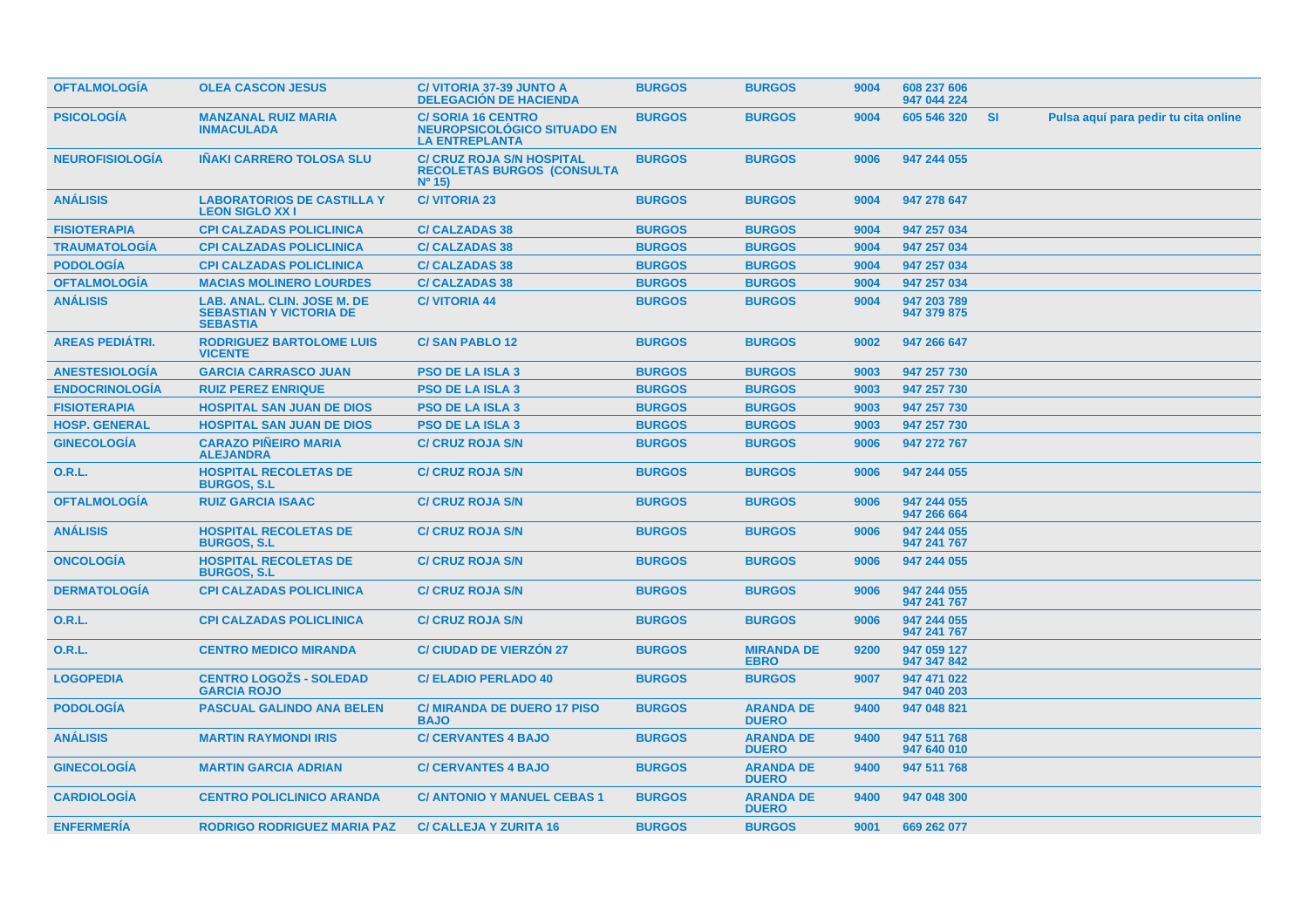| <b>MED. FAMILIAR</b>   | <b>CARDO DIEZ MARIA JOSE</b>                          | <b>C/LA PUEBLA 3</b>                                    | <b>BURGOS</b> | <b>BURGOS</b>                    | 9003 | 947 251 295                |
|------------------------|-------------------------------------------------------|---------------------------------------------------------|---------------|----------------------------------|------|----------------------------|
| <b>MED. FAMILIAR</b>   | <b>GARCIA LOPEZ LUIS ENRIQUE</b>                      | <b>C/LA PUEBLA 3</b>                                    | <b>BURGOS</b> | <b>BURGOS</b>                    | 9003 | 947 251 295                |
| <b>PODOLOGÍA</b>       | <b>LIZARANZU RUIZ DAVID</b>                           | <b>C/ JUAN RAMÓN JIMÉNEZ 19</b>                         | <b>BURGOS</b> | <b>MIRANDA DE</b><br><b>EBRO</b> | 9200 | 947 069 071                |
| <b>GINECOLOGÍA</b>     | <b>CARAZO PIÑEIRO MARIA</b><br><b>ALEJANDRA</b>       | <b>C/ CALERUEGA 53 OFICINA D</b>                        | <b>BURGOS</b> | <b>BURGOS</b>                    | 9001 | 947 272 767                |
| <b>GINECOLOGÍA</b>     | <b>MARTIN GARCIA ADRIAN</b>                           | <b>AVD REYES CATOLICOS 39 OBS</b><br><b>GINECOLOGOS</b> | <b>BURGOS</b> | <b>BURGOS</b>                    | 9006 | 947 110 072                |
| <b>GINECOLOGIA</b>     | <b>GUERRERO IBAÑEZ MARIA DE LOS</b><br><b>ANGELES</b> | <b>AVD REYES CATÓLICOS 39</b>                           | <b>BURGOS</b> | <b>BURGOS</b>                    | 9005 | 947 110 072                |
| <b>PODOLOGÍA</b>       | <b>GIL DE LA PUENTE JULIAN</b>                        | <b>C/EL CARRO 11</b>                                    | <b>BURGOS</b> | <b>ARANDA DE</b><br><b>DUERO</b> | 9400 | 947 506 434                |
| <b>FISIOTERAPIA</b>    | <b>CENTRO MEDICO REHABILITACION</b><br><b>GAMONAL</b> | <b>C/VITORIA 185</b>                                    | <b>BURGOS</b> | <b>BURGOS</b>                    | 9007 | 947 241 009                |
| <b>ANÁLISIS</b>        | <b>FERNANDEZ PEÑA FRANCISCO</b>                       | C/ ARZOBISPO PÉREZ PLATERO 17                           | <b>BURGOS</b> | <b>BURGOS</b>                    | 9007 | 686 937 984<br>947 240 213 |
| <b>LOGOPEDIA</b>       | <b>ABAD BARRIOS VIRGINIA</b>                          | <b>C/CALZADAS 38</b>                                    | <b>BURGOS</b> | <b>BURGOS</b>                    | 9004 | 947 257 034                |
| <b>ANATOMOPATOLO.</b>  | <b>PLAZA MARTOS, JOSE ANTONIO</b>                     | <b>C/ CALZADAS 38</b>                                   | <b>BURGOS</b> | <b>BURGOS</b>                    | 9004 | 947 257 034                |
| <b>NEUROFISIOLOGIA</b> | <b>CPI CALZADAS POLICLINICA</b>                       | <b>C/ CALZADAS 38</b>                                   | <b>BURGOS</b> | <b>BURGOS</b>                    | 9004 | 947 257 034                |
| <b>ANESTESIOLOGÍA</b>  | <b>ANESPEI BURGOS, S.L.</b>                           | <b>C/ CRUZ ROJA S/N</b>                                 | <b>BURGOS</b> | <b>BURGOS</b>                    | 9006 | 947 244 055                |
| <b>TRAUMATOLOGÍA</b>   | <b>HOSPITAL RECOLETAS DE</b><br><b>BURGOS, S.L.</b>   | <b>C/ CRUZ ROJA S/N</b>                                 | <b>BURGOS</b> | <b>BURGOS</b>                    | 9006 | 947 244 055                |
| <b>ENDOCRINOLOGIA</b>  | <b>HOSPITAL RECOLETAS DE</b><br><b>BURGOS, S.L.</b>   | <b>C/ CRUZ ROJA S/N</b>                                 | <b>BURGOS</b> | <b>BURGOS</b>                    | 9006 | 947 244 055<br>947 241 767 |
| <b>MATRONA</b>         | <b>HOSPITAL RECOLETAS DE</b><br><b>BURGOS, S.L.</b>   | <b>C/ CRUZ ROJA S/N</b>                                 | <b>BURGOS</b> | <b>BURGOS</b>                    | 9006 | 947 244 055<br>947 241 767 |
| <b>CIRUGIA GENERAL</b> | <b>HOSPITAL RECOLETAS DE</b><br><b>BURGOS, S.L.</b>   | <b>C/ CRUZ ROJA S/N</b>                                 | <b>BURGOS</b> | <b>BURGOS</b>                    | 9006 | 947 244 055                |
| <b>MED. INTERNA</b>    | <b>MARTIN DE LA TORRE ELVIRA</b>                      | <b>C/ CRUZ ROJA S/N</b>                                 | <b>BURGOS</b> | <b>BURGOS</b>                    | 9006 | 947 244 055                |
| <b>NEUROFISIOLOGÍA</b> | <b>IÑAKI CARRERO TOLOSA SLU</b>                       | <b>C/ CRUZ ROJA S/N</b>                                 | <b>BURGOS</b> | <b>BURGOS</b>                    | 9006 | 947 244 055<br>947 241 767 |
| <b>C. VASCULAR</b>     | <b>HOSPITAL RECOLETAS DE</b><br><b>BURGOS, S.L.</b>   | <b>C/ CRUZ ROJA S/N</b>                                 | <b>BURGOS</b> | <b>BURGOS</b>                    | 9006 | 947 244 055<br>947 241 767 |
| <b>C. REPARADORA</b>   | <b>CPI CALZADAS POLICLINICA</b>                       | <b>C/ CRUZ ROJA S/N</b>                                 | <b>BURGOS</b> | <b>BURGOS</b>                    | 9006 | 947 244 055<br>947 241 767 |
| <b>GINECOLOGIA</b>     | <b>HOSPITAL RECOLETAS DE</b><br><b>BURGOS, S.L.</b>   | <b>C/ CRUZ ROJA S/N</b>                                 | <b>BURGOS</b> | <b>BURGOS</b>                    | 9006 | 947 244 055                |
| <b>URGENCIAS</b>       | <b>HOSPITAL RECOLETAS DE</b><br><b>BURGOS, S.L.</b>   | <b>C/ CRUZ ROJA S/N</b>                                 | <b>BURGOS</b> | <b>BURGOS</b>                    | 9006 | 947 244 055                |
| <b>O.R.L.</b>          | <b>HOSPITAL RECOLETAS DE</b><br><b>BURGOS, S.L.</b>   | <b>C/ CRUZ ROJA S/N</b>                                 | <b>BURGOS</b> | <b>BURGOS</b>                    | 9006 | 947 244 055<br>947 241 767 |
| <b>MED. FAMILIAR</b>   | <b>PEREZ-TORIL GALAN GUILLERMO</b>                    | <b>AVD CID CAMPEADOR 16</b>                             | <b>BURGOS</b> | <b>BURGOS</b>                    | 9005 | 947 263 989                |
| <b>ENFERMERÍA</b>      | <b>CENTRO MEDICO MIRANDA</b>                          | <b>C/ CIUDAD DE VIERZÓN 27</b>                          | <b>BURGOS</b> | <b>MIRANDA DE</b><br><b>EBRO</b> | 9200 | 947 059 127<br>947 347 842 |
| <b>PSICOLOGIA</b>      | <b>GARCIA BLANCO MARIA ROCIO</b>                      | C/ ARZOBISPO PÉREZ PLATERO 17                           | <b>BURGOS</b> | <b>BURGOS</b>                    | 9007 | 947 236 155                |
| <b>PSICOLOGÍA</b>      | <b>CEYCON PSICOLOGIA</b>                              | <b>C/LAS CORTES 21</b>                                  | <b>BURGOS</b> | <b>BRIVIESCA</b>                 | 9240 | 947 592 001                |
| <b>UROLOGÍA</b>        | <b>GUTIERREZ MINGUEZ EMILIO</b>                       | <b>AVD AVENIDA REYES CATOLICOS 4</b>                    | <b>BURGOS</b> | <b>BURGOS</b>                    | 9001 | 947 274 906                |
| <b>ANESTESIOLOGÍA</b>  | <b>AVELLO TABOADA RODRIGO</b>                         | <b>C/ CRUZ ROJA S/N</b>                                 | <b>BURGOS</b> | <b>BURGOS</b>                    | 9004 | 660 969 174                |
|                        |                                                       |                                                         |               |                                  |      |                            |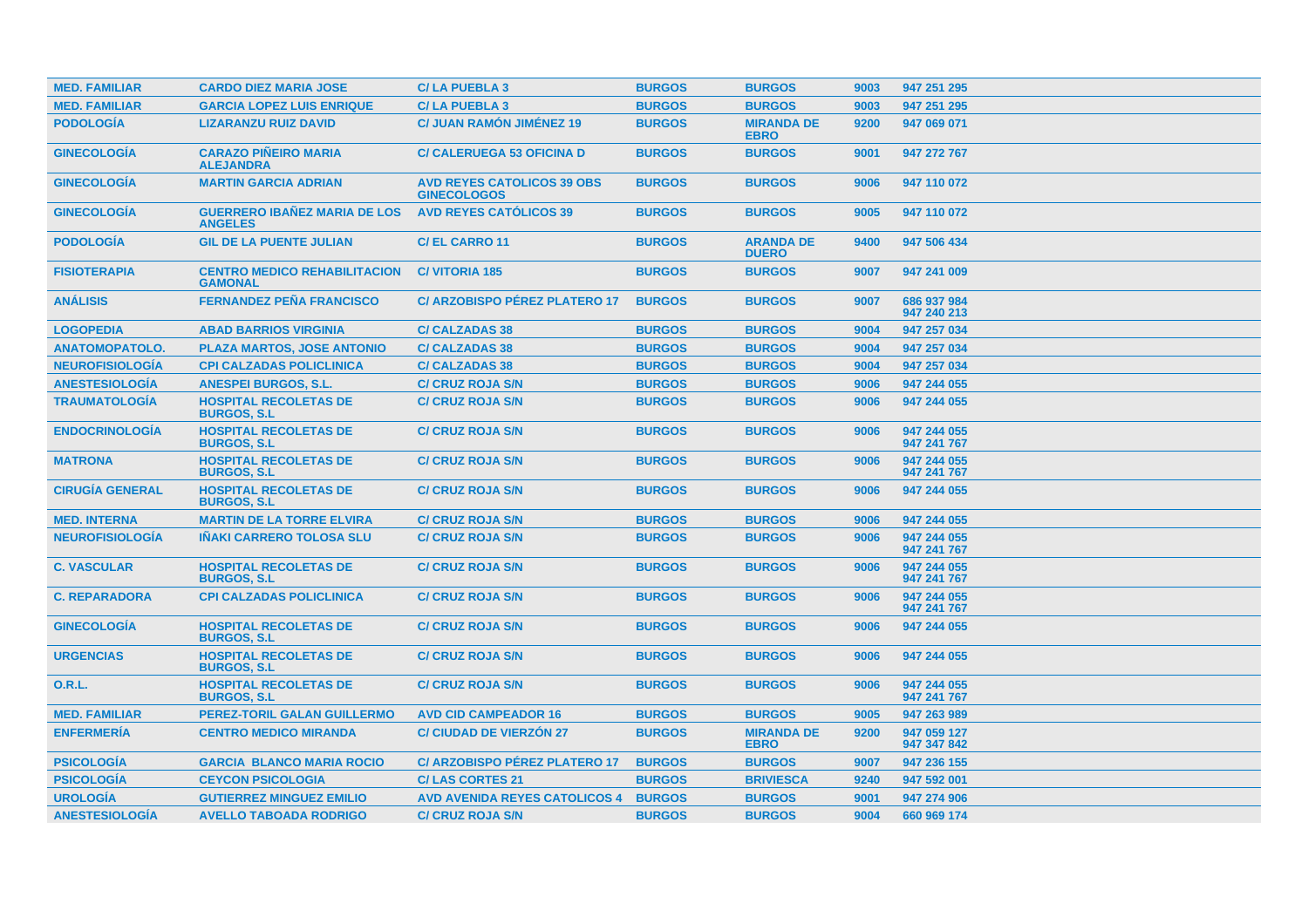| <b>PODOLOGIA</b>       | <b>MUÑOZ CALLE LAURA</b>                                   | <b>C/POSTAS14</b>                                       | <b>BURGOS</b> | <b>ARANDA DE</b><br><b>DUERO</b> | 9400 | 947 501 267                |
|------------------------|------------------------------------------------------------|---------------------------------------------------------|---------------|----------------------------------|------|----------------------------|
| <b>FISIOTERAPIA</b>    | <b>CLINICA VITALI C.B</b>                                  | <b>C/ PRINCIPE DE ASTURIAS 2</b>                        | <b>BURGOS</b> | <b>MEDINA DE</b><br><b>POMAR</b> | 9500 | 947 191 790                |
| <b>ANÁLISIS</b>        | <b>NIMGENETICS GENOMICA Y</b><br><b>MEDICINA, S.L.</b>     | <b>C/ ATENCIÓN TELEFÓNICA</b><br><b>NIMGENETICS S/N</b> | <b>BURGOS</b> | <b>BURGOS</b>                    | 9001 | 652 893 953                |
| <b>ANATOMOPATOLO.</b>  | <b>LABORATORIOS DE CASTILLA Y</b><br><b>LEON SIGLO XXI</b> | <b>C/VITORIA 23</b>                                     | <b>BURGOS</b> | <b>BURGOS</b>                    | 9004 | 914 296 287                |
| <b>FISIOTERAPIA</b>    | <b>CENTRO MEDICO MIRANDA</b>                               | <b>C/ESTACION 70</b>                                    | <b>BURGOS</b> | <b>MIRANDA DE</b><br><b>EBRO</b> | 9200 | 947 059 168                |
| <b>REHABILITACION</b>  | <b>REHABILITACION CENTRO</b><br><b>BURGALES</b>            | <b>AVD CID CAMPEADOR 4</b>                              | <b>BURGOS</b> | <b>BURGOS</b>                    | 9003 | 947 261 775                |
| <b>PSIQUIATRIA</b>     | <b>CPI CALZADAS POLICLINICA</b>                            | <b>C/ CALZADAS 38</b>                                   | <b>BURGOS</b> | <b>BURGOS</b>                    | 9004 | 947 257 034                |
| <b>CARDIOLOGIA</b>     | <b>CPI CALZADAS POLICLINICA</b>                            | <b>C/ CALZADAS 38</b>                                   | <b>BURGOS</b> | <b>BURGOS</b>                    | 9004 | 947 257 034                |
| <b>OFTALMOLOGÍA</b>    | <b>ALONSO VARGAS JESUS LORENZO</b>                         | <b>C/ CALZADAS 38</b>                                   | <b>BURGOS</b> | <b>BURGOS</b>                    | 9004 | 947 257 034                |
| <b>GINECOLOGÍA</b>     | <b>GARCIA GOMEZ CARMEN</b>                                 | <b>C/VITORIA 23</b>                                     | <b>BURGOS</b> | <b>BURGOS</b>                    | 9004 | 947 277 475                |
| <b>CARDIOLOGÍA</b>     | <b>PEREZ OJEDA GERMAN</b>                                  | <b>PSO DE LA ISLA 3</b>                                 | <b>BURGOS</b> | <b>BURGOS</b>                    | 9003 |                            |
| <b>TRAUMATOLOGÍA</b>   | <b>PEREZ MARINA CEFERINO</b>                               | <b>PSO DE LA ISLA 3</b>                                 | <b>BURGOS</b> | <b>BURGOS</b>                    | 9003 | 947 257 730                |
| <b>GINECOLOGÍA</b>     | <b>MARTINEZ GUISASOLA CAMPA</b><br><b>JAVIER</b>           | <b>C/ CRUZ ROJA S/N</b>                                 | <b>BURGOS</b> | <b>BURGOS</b>                    | 9006 | 947 244 055<br>947 266 664 |
| <b>OFTALMOLOGIA</b>    | <b>CENTRO POLICLINICO ARANDA</b>                           | <b>C/ CRUZ ROJA S/N</b>                                 | <b>BURGOS</b> | <b>BURGOS</b>                    | 9006 | 947 244 055<br>947 266 664 |
| <b>OFTALMOLOGIA</b>    | <b>CPI CALZADAS POLICLINICA</b>                            | <b>C/ CRUZ ROJA S/N</b>                                 | <b>BURGOS</b> | <b>BURGOS</b>                    | 9006 |                            |
| <b>ANESTESIOLOGIA</b>  | <b>HOSPITAL RECOLETAS DE</b><br><b>BURGOS, S.L.</b>        | <b>C/ CRUZ ROJA S/N</b>                                 | <b>BURGOS</b> | <b>BURGOS</b>                    | 9006 | 947 244 055<br>947 241 767 |
| <b>OFTALMOLOGIA</b>    | <b>MACIAS MOLINERO LOURDES</b>                             | <b>C/ CRUZ ROJA S/N</b>                                 | <b>BURGOS</b> | <b>BURGOS</b>                    | 9006 | 947 244 055<br>947 241 767 |
| <b>NEUMOLOGIA</b>      | <b>HOSPITAL RECOLETAS DE</b><br><b>BURGOS, S.L.</b>        | <b>C/ CRUZ ROJA S/N</b>                                 | <b>BURGOS</b> | <b>BURGOS</b>                    | 9006 | 947 244 055                |
| <b>NEUMOLOGIA</b>      | <b>GARCIA MUÑOZ JUAN PABLO</b>                             | <b>C/ CRUZ ROJA S/N</b>                                 | <b>BURGOS</b> | <b>BURGOS</b>                    | 9006 | 947 237 263                |
| <b>GINECOLOGÍA</b>     | <b>CENTRO POLICLINICO ARANDA</b>                           | <b>C/ CRUZ ROJA S/N</b>                                 | <b>BURGOS</b> | <b>BURGOS</b>                    | 9006 | 680 495 162<br>947 244 055 |
| <b>ALERGOLOGIA</b>     | <b>ARAGONESES GILSANZ ELENA</b><br><b>MARIA</b>            | <b>C/ CRUZ ROJA S/N</b>                                 | <b>BURGOS</b> | <b>BURGOS</b>                    | 9006 | 947 244 055                |
| <b>AREAS PEDIATRI.</b> | <b>RODRIGUEZ BARTOLOME LUIS</b><br><b>VICENTE</b>          | <b>C/ CRUZ ROJA S/N</b>                                 | <b>BURGOS</b> | <b>BURGOS</b>                    | 9006 | 947 244 055<br>947 266 664 |
| <b>C. VASCULAR</b>     | <b>CPI CALZADAS POLICLINICA</b>                            | <b>C/ CRUZ ROJA S/N</b>                                 | <b>BURGOS</b> | <b>BURGOS</b>                    | 9006 | 947 244 055<br>947 241 767 |
| <b>ANESTESIOLOGIA</b>  | DE VICENTE LORENZO JUAN<br><b>MANUEL</b>                   | <b>C/ CRUZ ROJA S/N</b>                                 | <b>BURGOS</b> | <b>BURGOS</b>                    | 9006 | 947 244 055<br>947 266 664 |
| <b>GINECOLOGÍA</b>     | <b>GARCIA GOMEZ CARMEN</b>                                 | <b>C/ CRUZ ROJA S/N</b>                                 | <b>BURGOS</b> | <b>BURGOS</b>                    | 9006 | 947 244 055<br>947 266 664 |
| <b>ANATOMOPATOLO.</b>  | <b>PLAZA MARTOS, JOSE ANTONIO</b>                          | <b>C/ CRUZ ROJA S/N</b>                                 | <b>BURGOS</b> | <b>BURGOS</b>                    | 9006 | 947 221 500                |
| <b>UROLOGIA</b>        | <b>AVICENA CENTRO</b>                                      | <b>C/ CRUZ ROJA S/N</b>                                 | <b>BURGOS</b> | <b>BURGOS</b>                    | 9006 | 947 244 055<br>947 241 767 |
| <b>MED. INTERNA</b>    | <b>MARTIN DE LA TORRE ELVIRA</b>                           | <b>C/ CRUZ ROJA S/N</b>                                 | <b>BURGOS</b> | <b>BURGOS</b>                    | 9006 | 947 244 055<br>947 266 664 |
| <b>DERMATOLOGÍA</b>    | <b>SANCHEZ MIRALLES ENRIQUE</b><br><b>PASCUAL</b>          | <b>C/ CRUZ ROJA S/N</b>                                 | <b>BURGOS</b> | <b>BURGOS</b>                    | 9006 | 947 244 055<br>947 266 664 |
| <b>GINECOLOGÍA</b>     | <b>GARCIA GOMEZ CARMEN</b>                                 | <b>C/ CRUZ ROJA S/N</b>                                 | <b>BURGOS</b> | <b>BURGOS</b>                    | 9006 |                            |
|                        |                                                            |                                                         |               |                                  |      |                            |